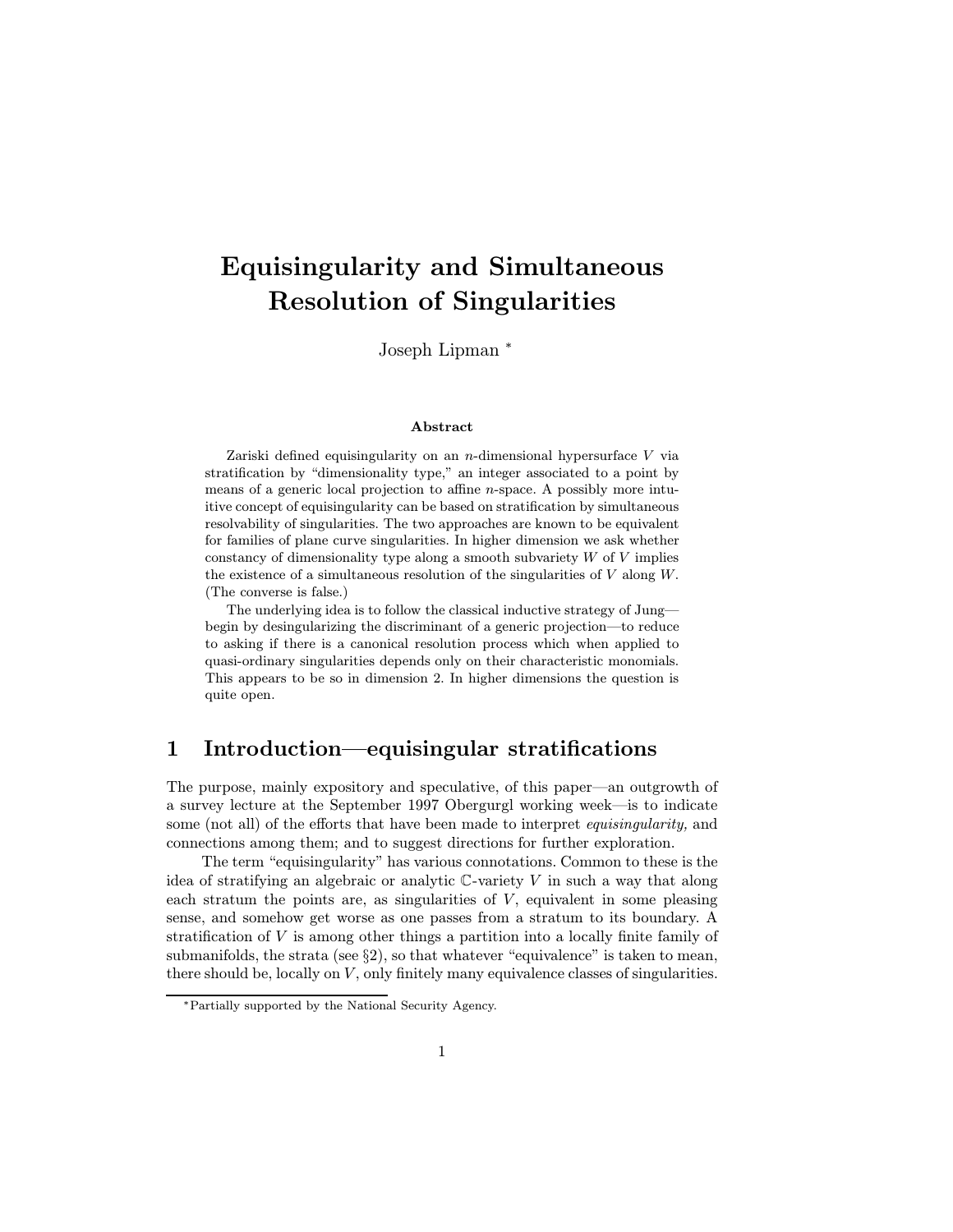Locally along any stratum V gives rise to families of singularities, realized as the fibers of a retraction onto the stratum. Accordingly one also thinks about equisingularity in terms of some kind of equivalence of the individual singularities in a family. Equivalence may be specified, for example, by equality of some numerical invariants.

Here are some simple suggestive examples, and a little more background.

**Examples.** (a) The surface V in  $\mathbb{C}^3$  given by the equation  $X^3 = TY^2$  has singular locus  $L: X = Y = 0$  (the T-axis), along which it has multiplicity 2 except at the origin  $O$ , where it has multiplicity 3. So there is something quite special about O. Interpreting V along L as a family of curve germs in the  $(X, Y)$ -plane, with parameter  $T$ , makes it plausible that the equisingular strata ought to be  $V - L$ ,  $L - \{O\}$ , and  $\{O\}$ . Changing coordinates changes the family, but not the generic member, and not the fact that something special happens at the origin.

(b) Replacing  $X^3$  by  $X^2$ , we get multiplicity 2 everywhere along L, including O. The corresponding family of plane curve germs consists of a pair of intersecting lines degenerating to a double line; so there is still something markedly special about  $O$ —a feeling reinforced by the following picture.



This indicates that equimultiplicity along L, while presumably necessary, is not sufficient for equisingularity.

(c) The surface  $V: X(X+Y)(X-Y)(TX+Y) = 0$ , along its singular locus  $L: X = Y = 0$ , can be regarded as a family of plane-curve germs all of which look topologically the same, namely four distinct lines through a point. Thus we have topological equisingularity along L. (In this example the homeomorphisms involved can be made piecewise linear, hence  $bi\text{-}Lipschitz$ ; see e.g., [T2, pp. 349–361], [Z3, Introduction, §2, pp. 4–7], and [P] for more on Lipschitz equisingularity.) From this point of view, the equisingular strata should be  $V - L$  and L. However, from the analytic—or even differentiable—point of view, all these germs are distinct, since the cross-ratio of the four lines varies with  $T$ . Thus differential isomorphism is too stringent a condition for equisingularity—there are too many equivalence classes.

(d) The notion of Whitney-equisingularity (alias differential equisingularity) of V along L at a smooth point x of L is associated with the Whitney conditions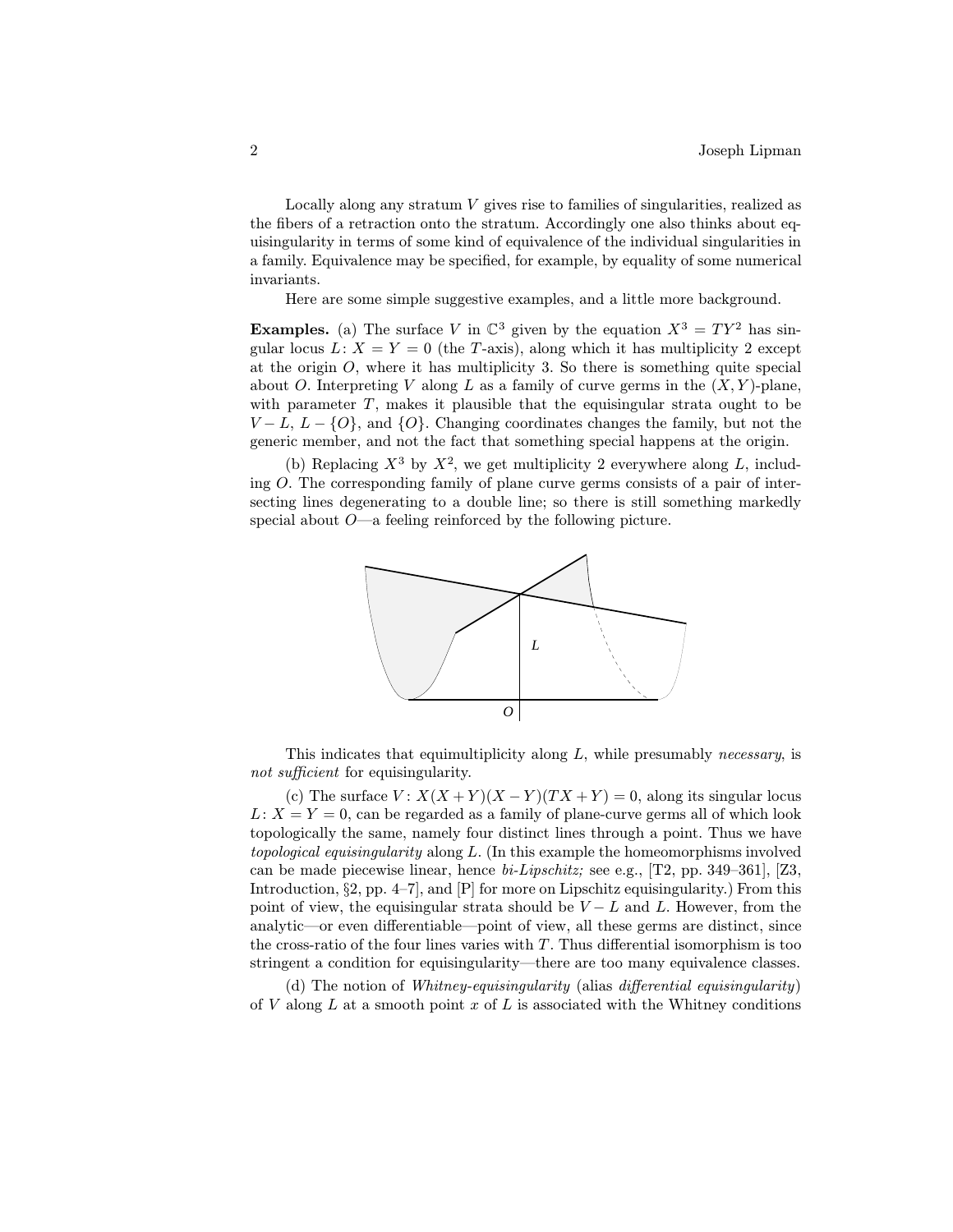$\mathfrak{W}(V,L)$  holding at x. These conditions signify that if  $y \in L$  and  $z \in V - \text{Sing}(V)$ (where  $\text{Sing}(V)$  is the singular locus of V) approach x in such a way that the tangent space  $T_{V,z}$  and the line joining y to z both have limiting positions, then the limit of the tangent spaces contains the limit of the lines. (The conditions can be described intrinsically, i.e., as a condition on the prime ideal of  $L$  in the local ring  $\mathcal{O}_{V,x}$ , see proof of Theorem 3.2 below.)



The conditions fail in example (b) above for  $y = (X_y, Y_y, T_y) = (0, 0, t^{1/2})$ and  $z = (X_z, Y_z, T_z) := (t^2, t, t^2)$ , the limiting tangent space as  $t \to 0$  being the plane  $T = 2X$ , while the limiting line is just  $L: X = Y = 0$ .

The conditions  $\mathfrak{W}(V,L)$  by themselves are not enough: on the surface in  $\mathbb{C}^3$ given by  $X^2 = T^2 Y^3$ ,  $\mathfrak{W}(V, L_i)$  holds for  $L_1: X = T = 0$  and  $L_2: X = Y = 0$ , but topological equisingularity fails at the origin along either of these components of the singular locus [Z1, p. 488]. One should require that a neighborhood of x in L be contained in a stratum of some Whitney stratification—a stratification such that  $\mathfrak{W}(\overline{S_1}, S_2)$  holds everywhere along  $S_2$  for any strata  $S_1, S_2$  with  $\overline{S_1} \supset S_2$ .

Indeed, Thom and Mather showed that a Whitney stratification of  $V$  is topologically equisingular in the following sense: for any point x of a stratum  $S$ , the germ  $(V, x)$  together with its induced stratification is topologically the product of  $(S, x)$  with a stratified germ  $(V_0, x) \subset (V, x)$  in which x is a stratum by itself (see [M1, p. 202, (2.7), and p. 220, Corollary (8.4)]).

(e) The obvious formulation of a converse to the Thom-Mather theorem is false: in [BS], Briancon and Speder showed that the family of surface germs

$$
Z^5 + TY^6 Z + Y^7 X + X^{15} = 0
$$

(each member, for small  $T$ , having an isolated singularity at the origin) is topologically equisingular, but not differentially so. On the other hand, there is a beautiful converse, due to Lê and Teissier, equating topological and Whitney-equisingularity of the totality of members of the family  $(V \cap H, L, x)$  as H ranges over general smooth germs containing L at x (see [LT,  $\S5$ ], [T2, p. 480,  $\S4$ ]).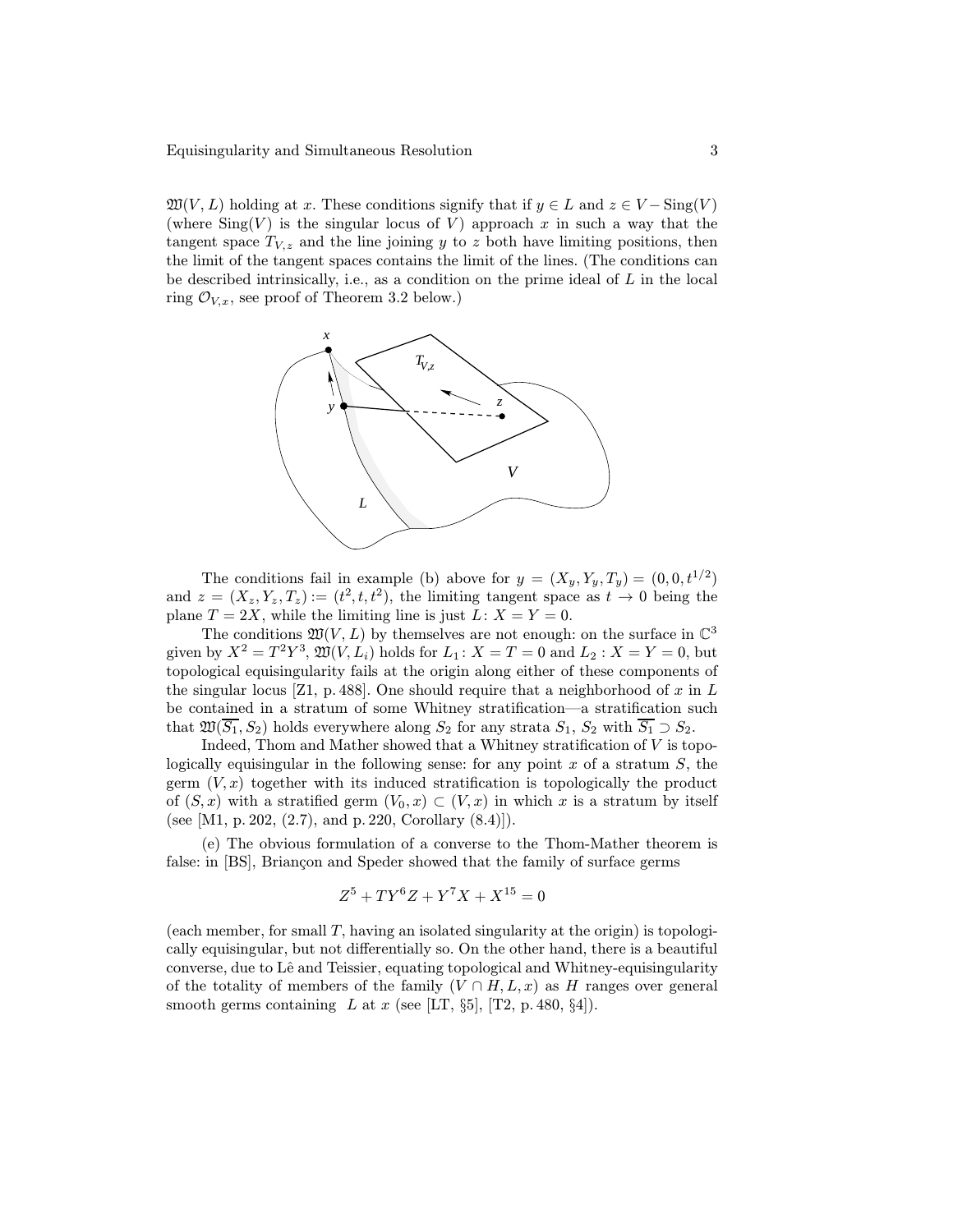Though not the principal focus of this paper, the approach to equisingularity via  $\mathfrak W$  is the most extensively explored one. Whitney stratifications are of basic importance, for example, in the classification theory of differentiable maps ([M1], [M2], [GL]), in D-module theory and the solution of the Riemann-Hilbert problem  $([LM])$ , and in the Goresky-Macpherson theory of intersection homology  $([Mc],$ [GMc]). (See also [DM], for the existence of Whitney stratifications in a general class of geometric categories.)

Hironaka proved that a Whitney stratification is equimultiple: for any two strata  $S_1$ ,  $S_2$ , the closure  $\overline{S_1}$  has the same multiplicity (possibly 0) at every point of  $S_2$  [H1, p. 137, 6.2]. Work of Lê and Teissier in the early 1980's led to characterizations of Whitney-equisingularity by the constancy of a finite sequence of "polar multiplicities" [T2], [T3]. In the 1990's, work by Gaffney and others in the context of subfamilies of families of complete intersection singularities has resulted in characterizations of Whitney-equisingularity in families via constancy of sequences of Milnor numbers of the fibers, or constancy of multiplicities of Jacobian modules. (For this, and much more, see, e.g., [GM], [K]).

It is therefore hard to envision an acceptable definition of equisingularity which does not at least *imply* Whitney-equisingularity. But one may still wish to think about conditions which reflect the analytic—not just the differential structure of  $V$ . Indeed,  $\S$ §3–5 of this paper are devoted to describing two plausible formulations of "analytic equisingularity" and to comparing them with each other and with Whitney-equisingularity.

In brief—and informally—we regard equisingularity theory as being the study of conditions which give rise to a satisfying notion of "equisingular stratification," and of connections among them.

In practice, such conditions on a variety-germ V often reflect local constancy of some numerical characters of singularities in a family whose total space is V .

## 2 Stratifying conditions

To introduce more precision into the preceding vague indications about equisingularity (see e.g., 2.8), we spend a few pages on basic remarks about stratifications. Knowledgeable readers may prefer going directly to §3.

There is a good summary of the origins of stratification theory in pp. 33–44 of [GMc]. What follows consists mostly of variants of material in [T2, pp. 382–402], and is straightforward to verify. The main result, Proposition 2.7, generalizes  $[T2]$ , pp. 478–480] (which treats the case of Whitney stratifications).

2.1. We work either in the category of reduced complex-analytic spaces or in its subcategory of reduced finite-type algebraic C-schemes; in either case we refer to objects V simply as "varieties." For any such V the set  $Sing(V)$  of singular (non-smooth) points is a closed subvariety of  $V$ . A *locally closed subvariety of*  $V$ is a subset W each of whose points has an open neighborhood  $U \subset V$  whose intersection with  $W$  is a closed subvariety of  $U$ . Such a  $W$  is open in its closure.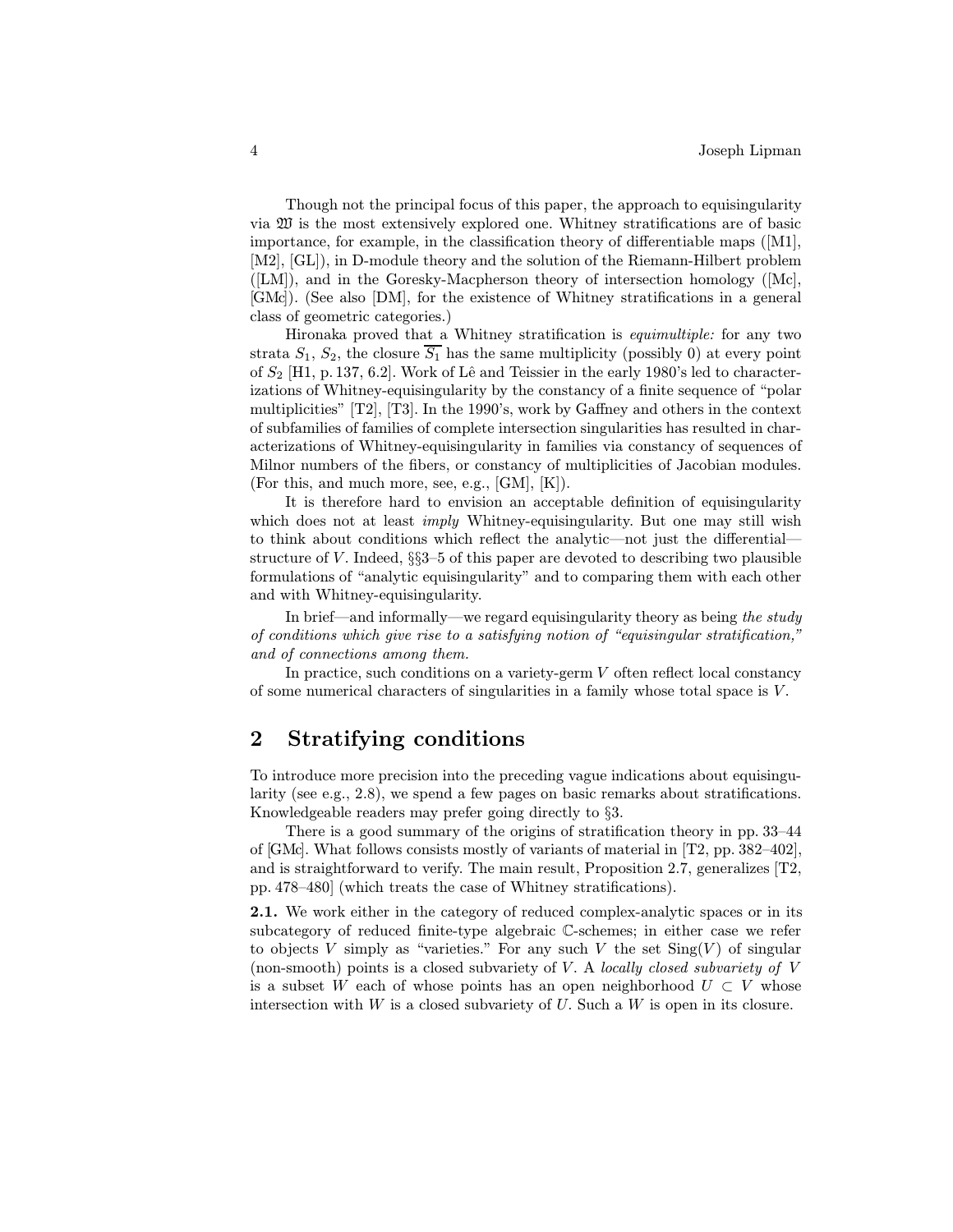Equisingularity and Simultaneous Resolution 5

By a partition (analytic, resp. algebraic) of a variety  $V$  we mean a locally finite family  $(P_\alpha)$  of non-empty subsets of V such that for each  $\alpha$  both the closure  $\overline{P_\alpha}$ and the boundary  $\partial P_{\alpha} := \overline{P_{\alpha}} - P_{\alpha}$  are closed subvarieties of V (so that  $P_{\alpha}$  is a locally closed subvariety of V), such that  $P_{\alpha_1} \cap P_{\alpha_2} = \emptyset$  whenever  $\alpha_1 \neq \alpha_2$ , and such that  $V = \bigcup_{\alpha} P_{\alpha}$ . The  $P_{\alpha}$  will be referred to as the parts of the partition.

For example, a partition may consist of the fibers of an upper-semicontinuous function  $\mu$  from V into a well-ordered set I, where "upper-semicontinuous" means that for all  $i \in I$ ,  $\{x \in V \mid \mu(x) \geq i\}$  is a closed subvariety of V.

We say that a partition  $\mathfrak{P}_1$  refines a partition  $\mathfrak{P}_2$ , or write  $\mathfrak{P}_1 \prec \mathfrak{P}_2$ , if,  $\mathfrak{P}_1$ and  $\mathfrak{P}_2$  being identified with equivalence relations on V—subsets of  $V \times V$ —we have  $\mathfrak{P}_1 \subset \mathfrak{P}_2$ . So  $\mathfrak{P}_1 \prec \mathfrak{P}_2$  iff the following (equivalent) conditions hold:

(i) Every  $\mathfrak{P}_1$ -part is contained in a  $\mathfrak{P}_2$ -part.

(i)' With  $\mathfrak{P}_x$  denoting the  $\mathfrak{P}_z$ -part containing  $x, \mathfrak{P}_{1,x} \subset \mathfrak{P}_{2,x}$  for all  $x \in V$ .

(ii) Every  $\mathfrak{P}_2$ -part is a union of  $\mathfrak{P}_1$ -parts.

Let  $\mathfrak P$  be a partition of V, and let  $W \subset V$  be an *irreducible* locally closed subvariety. For any  $\mathfrak{P}\text{-part }P, P \cap W = \overline{P} \cap W - \partial P \cap W$  is the difference of two closed subvarieties of  $W$ , so its closure in  $W$  is a closed subvariety of  $W$ , either equal to W or of lower dimension than  $W$ ; and W is the union of the locally finite family of all such closures, hence equal to one of them. Consequently there is a unique part—denoted  $\mathfrak{P}_W$ —whose intersection with W is dense in W. Moreover,  $W - \mathfrak{P}_W = \partial \mathfrak{P}_W \cap W$  is a proper closed subvariety of W.

2.2. Condition (ii) in the following definition of stratification is non-standard—but suits a discussion of equisingularity (and may be necessary for Proposition 2.7).

Definition. A stratification (analytic, resp. algebraic) of  $V$  is a decomposition into a locally finite disjoint union of non-empty, connected, locally closed subvarieties, the strata, satisfying:

- (i) For any stratum S, with closure  $\overline{S}$ , the boundary  $\partial S := \overline{S} S$  is a union of strata (and hence is a closed subvariety of  $V$ ).
- (ii) For any  $\overline{S}$  as in (i),  $\text{Sing}(\overline{S})$  is a union of strata.

From (i) it follows that a stratification is a partition, whose parts are the strata. Noting that a subset  $Z \subset V$  is a union of strata iff Z contains every stratum which it meets, and that  $\text{Sing}(\overline{S})$  is nowhere dense in  $\overline{S}$ , we deduce:

(iii) Every stratum is smooth.

The strata of codimension *i* are called *i*-strata.

For stratifications  $\mathfrak{S}_1, \mathfrak{S}_2$ , we have  $\mathfrak{S}_1 \prec \mathfrak{S}_2 \Leftrightarrow$  the closure of any  $\mathfrak{S}_2$ -stratum is the closure of a  $\mathfrak{S}_1$ -stratum.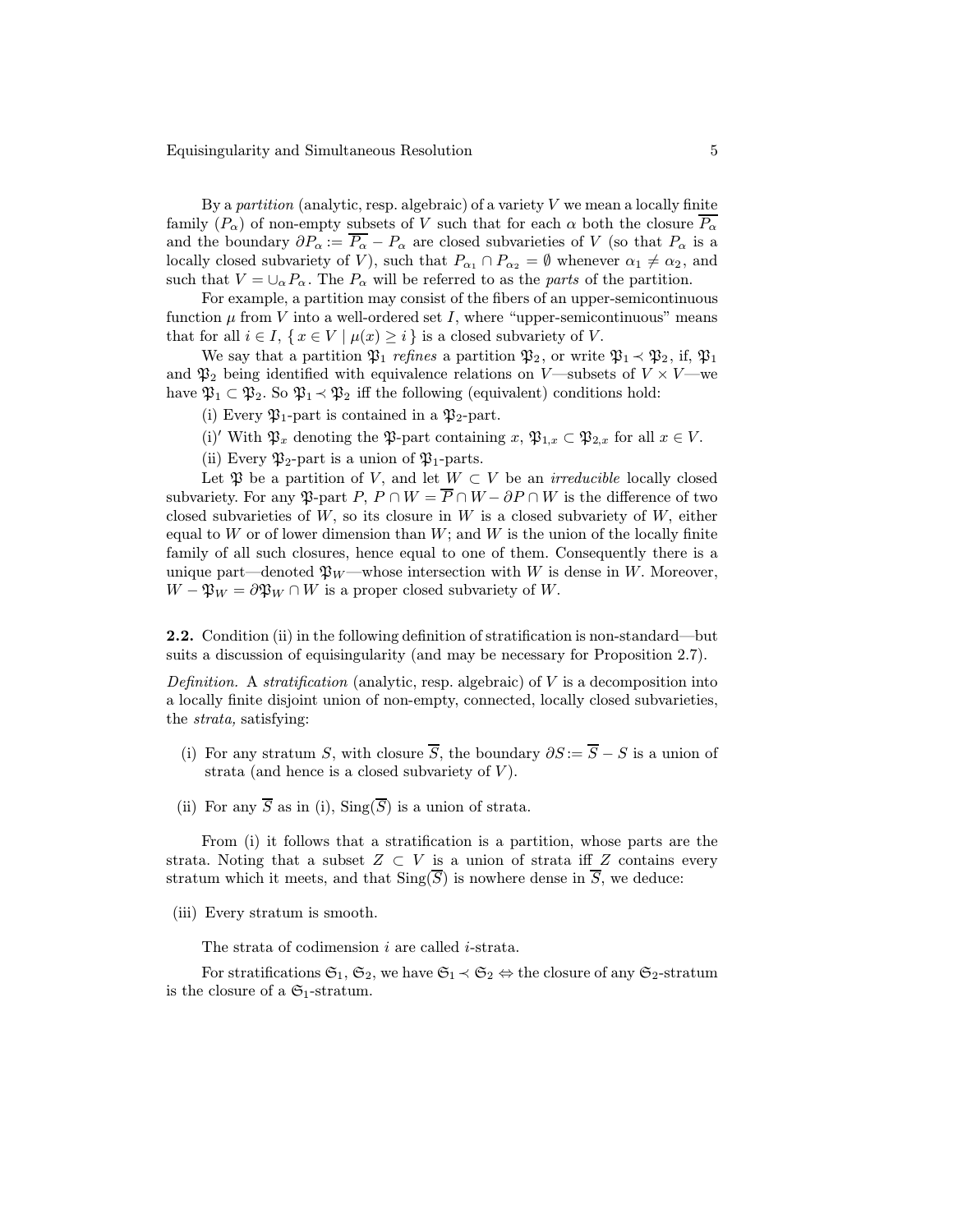2.3. One way to give a stratification is via a filtration

$$
V = V_0 \supset V_1 \supset V_2 \supset \dots
$$

by closed subvarieties such that:

(1) For all  $i \geq 0$ ,  $V_{i+1}$  contains  $\text{Sing}(V_i)$ , but contains no component of  $V_i$ . In other words,  $V_i - V_{i+1}$  is a dense submanifold of  $V_i$ .

The strata are the connected components of  $V_i - V_{i+1}$  ( $i \ge 0$ ), and their closures are the irreducible components of the  $V_i$ . (Note that (1) forces the germs of the  $V_i$ at any  $x \in V$  to have strictly decreasing dimension, whence  $\cap V_i$  is empty.) It follows that a closed subset Z of V is a union of strata  $\Leftrightarrow$  for any component W of any  $V_i$ , if  $W \not\subset Z$  then  $W \cap Z \subset V_{i+1}$ . So for (i) and (ii) above to hold we need:

(2) If W, W' are irreducible components of  $V_i$ ,  $V_j$  respectively and  $W \not\subset W'$ then  $W \cap W' \subset V_{i+1}$ , and if  $W \not\subset \text{Sing}(W')$  then  $W \cap \text{Sing}(W') \subset V_{i+1}$ .

For any stratification, let  $0 = n_0 < n_1 < n_2 < \dots$  be the integers occurring as codimensions of strata. Redefine  $V_i :=$  union of all strata of codimension  $\geq n_i$ , thereby obtaining a filtration which gives back the stratification and which satisfies:

(3) There is a sequence of integers  $0 = n_0 < n_1 < n_2 < \dots$  such that  $V_i$  has pure codimension  $n_i$  in  $V$ .

Thus there is a one-one correspondence between the set of stratifications and the set of filtrations which satisfy  $(1)$ ,  $(2)$  and  $(3)$ .

In the following illustration, a tent which should be imagined to be bottomless and also to stretch out infinitely in both horizontal directions,  $V_1$  can be taken to be the union of the ridges (labeled  $E, F$ ), and  $V_2$  to be the vertex  $O$ .



To say that an irreducible subvariety  $W$  is not contained in a closed subvariety Z is to say that  $W \cap Z$  is nowhere dense in W. It follows that the conditions (1), (2) and (3) are local: they hold for a filtration if and only if they hold for the germ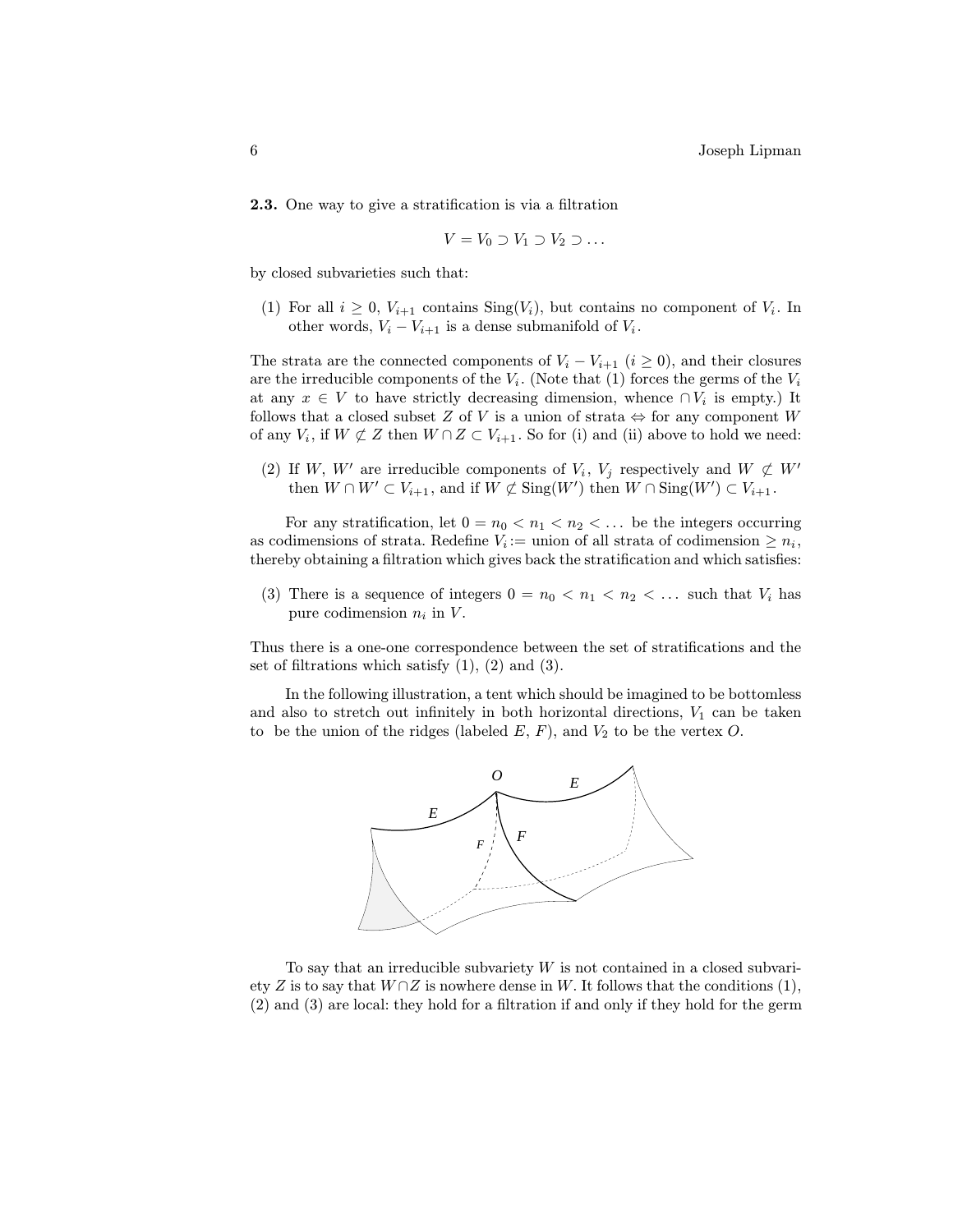of that filtration at every point  $x \in V$ —and indeed, they can be checked inside the complete local ring  $\mathcal{O}_{V,x}$ . Moreover if a filtration  $\mathfrak{F}_x$  of a germ  $(V,x)$  satisfies these conditions, then there is such a filtration  $\mathfrak{F}_N$  of an open neighborhood N of x in V, whose germ at x equals  $\mathfrak{F}_x$ . Thus there is a *sheaf of stratifications* whose stalk at x can be identified with the set of all filtrations  $\mathfrak F$  of  $(V, x)$  satisfying (1), (2) and (3).

**2.4.** Stratifications can be determined by *local stratifying conditions*, as follows. We consider conditions  $C = C(W_1, W_2, x)$  defined for all  $x \in V$  and all pairs  $(W_1, x) \supset (W_2, x)$  of subgerms of  $(V, x)$  with  $(W_1, x)$  equidimensional (all components of  $W_1$  containing x have the same dimension) and  $(W_2, x)$  smooth. Such a pair can be thought of as two radical ideals  $p_1 \,\subset p_2$  in the local ring  $R := \mathcal{O}_{V,x}$ , with  $R/p_1$  equidimensional and  $R/p_2$  regular. For example,  $C(W_1, W_2, x)$  might be defined to mean that  $W_1$  is equimultiple along  $W_2$  at  $x$ —i.e., the local rings  $R/p_1$  and  $(R/p_1)_{p_2}$  have the same multiplicity. Or,  $C(W_1, W_2, x)$  could signify that the Whitney conditions  $\mathfrak{W}(W_1, W_2)$  hold at x, these conditions being expressible within  $\mathcal{O}_{V,x}$  (see §1, Example (d)).

(Recall that there is a natural equivalence between the category of local analytic C-algebras and the category of complex analytic germs—the category of pointed spaces localized with respect to open immersions, i.e., enlarged by the adjunction of formal inverses for all open immersions. A similar equivalence holds in the algebraic context.)

For such a C and for any subvarieties  $W_1, W_2$  of V with  $W_1$  closed and locally equidimensional, and  $W_2$  locally closed, set

$$
C(W_1, W_2) := \{ x \in W_2 \mid W_2 \text{ smooth at } x, \text{ and if } x \in W_1 \text{ then } ((W_1, x) \supset (W_2, x) \text{ and } C(W_1, W_2, x)) \}.
$$

 $\mathcal{C}(W_1, W_2) := W_2 - C(W_1, W_2).$ 

6

For example, if  $W_1$  contains no component of  $W_2$  then

$$
\mathcal{C}(W_1, W_2) = \operatorname{Sing}(W_2) \cup (W_1 \cap W_2).
$$

The condition C is called *stratifying* if for any such  $W_1$  and  $W_2$ ,  $\mathcal{C}(W_1, W_2)$  is contained in a nowhere dense closed subvariety of  $W_2$ . (It suffices that this be so whenever  $W_2$  is smooth, connected, and contained in  $W_1$ .)

For any  $S \subset V$ , denote by  $S^{Zar}$  the Zariski closure of S, i.e., the smallest closed subvariety of V which contains  $S$ . If S is a union of  $\mathfrak{S}\text{-strata}$  for some stratification  $\mathfrak{S}$ , then  $S^{Zar}$  is just the topological closure of S.

A stratification G is a C-stratification if for any strata  $S_1$ ,  $S_2$  with  $S_2 \subset \overline{S_1}$ it holds that  $\mathcal{C}(\overline{S_1}, \overline{S_2})^{\text{Zar}}$  is a union of strata. For any two strata  $S_1, S_2$  of a C-stratification,  $\mathcal{C}(\overline{S_1}, \overline{S_2})^{\text{Zar}}$  is a union of strata, since

$$
\overline{S_1} \not\supset S_2 \implies \mathcal{C}(\overline{S_1}, \overline{S_2}) = \text{Sing}(\overline{S_2}) \cup (\overline{S_1} \cap \overline{S_2});
$$

and if moreover C is stratifying then  $C(\overline{S_1}, S_2) = S_2$ .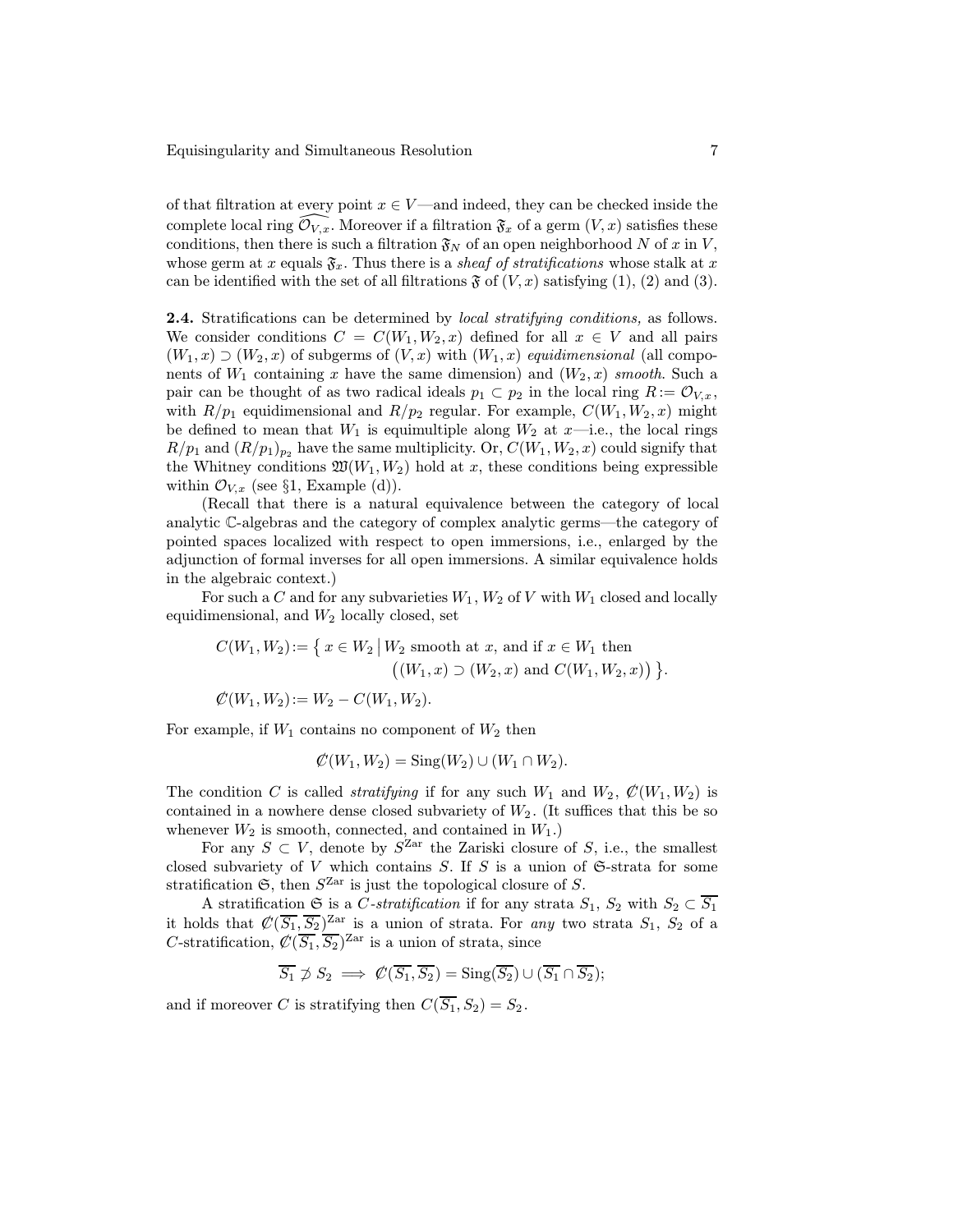For given stratifying C, the condition " $C(\overline{S_1}, S_2) = S_2$  for all G-strata  $S_1, S_2$ " might not by itself ensure that  $\mathfrak S$  is a C-stratification. If every  $\mathfrak S$  for which it holds is a C-stratification then we'll say that C is a good stratifying condition. (See, for instance, Example (d) below.) If C is good and if  $C'$  is any stratifying condition which implies C, then every  $C'$  stratification is a C-stratification.

We will show in 2.6 below that for each stratifying condition  $C$  there exists a C-stratification. In fact there exists a coarsest C-stratification—one which is refined by all others (see 2.7).

**2.5. Examples.** (a) If C is the empty condition (i.e.,  $C(W_1, W_2, x)$  holds for all pairs  $(W_1, x) \supset (W_2, x)$  as in §2.4) then C is a good stratifying condition, and every stratification is a C-stratification.

(b) The logical conjunction ("and") of a finite family of stratifying conditions,  $\hat{C} := \wedge_{i=1}^n C_i$ , is again stratifying. If a stratification  $\mathfrak{S}$  is a  $C_i$ -stratification for all i then  $\mathfrak S$  is a  $\hat C$ -stratification; but the converse does not always hold. It does hold if each  $C_i$  is good—in which case  $\hat{C}$  is good too.

(c) Let  $\mathfrak{P} = (P_{\alpha})$  be a partition of V. For  $x \in V$  let  $\alpha_x$  be such that  $x \in P_{\alpha_x}$ . Define  $C_{\mathfrak{P}}(W_1, W_2, x)$  to mean that  $(W_2, x) \subset (P_{\alpha_x}, x)$ . (In this example  $W_1$  plays no role.) Then  $C_{\mathfrak{P}}$  is stratifying: as in 2.1, for any irreducible locally closed subvariety  $W_2 \subset V$  there is a unique  $\alpha$  such that  $W_2 - P_\alpha$  is a proper closed subvariety of  $W_2$ , and then for any closed locally equidimensional  $W_1 \supset W_2$  we have 6  $\mathcal{C}_{\mathfrak{B}}(W_1, W_2)=(W_2 - P_\alpha) \cup \text{Sing}(W_2)$ , a nowhere dense closed subvariety of  $W_2$ . The condition  $C_{\mathfrak{P}}(\overline{S_1}, S_2)$  on a pair of strata of a stratification  $\mathfrak S$  means that the part  $\mathfrak{P}_{S_2}$  of  $\mathfrak P$  which meets  $S_2$  in a dense subset actually contains  $S_2$ , and hence is the only part of  $\mathfrak P$  meeting  $S_2$ . One deduces that a  $C_{\mathfrak P}$ -stratification is just a stratification which refines  $\mathfrak{P}.$ 

**Exercise.** For two partitions  $\mathfrak{P}, \mathfrak{P}', (C_{\mathfrak{P}'} \Rightarrow C_{\mathfrak{P}}) \iff \mathfrak{P}' \prec \mathfrak{P}.$ 

(d) More generally, suppose given a partition  $\mathfrak{P}_W$  of W for every equidimensional locally closed subvariety  $W \subset V$ . (For example, if  $(P_\alpha)$ ) is a partition of V, one can set  $\mathfrak{P}_W := (W \cap P_\alpha)$ .) With  $C_W := C_{\mathfrak{P}_W}$  as in Example (c), define  $C(W_1, W_2, x)$  to mean  $C_{W_1}(W_1, W_2, x)$ . Arguing as before, one finds that C is a stratifying condition on  $V$ , and that a  $C$ -stratification is one such that, if  $S$  is any stratum then each part of  $\mathfrak{P}_{\overline{S}}$  is a union of strata—a condition which holds if and only if for any two strata  $S_1$ ,  $S_2$ , we have  $C(\overline{S_1}, S_2) = S_2$ . Thus this C is a good stratifying condition.

(e) The Whitney conditions  $\mathfrak{W}(W_1, W_2, x)$  (see §2.4) are stratifying. This was first shown, of course, by Whitney, [Wh, p. 540, Lemma 19.3]. It was shown much later, by Teissier, that  $\mathfrak{W}(W_1, W_2)$  itself is analytic ([T2, p. 477, Prop. 2.1]. Indeed, the main result in  $[T2]$ , Theorem 1.2 on p. 455, states in part that the stratifying condition  $\mathfrak W$  is of the type described in example (d) above, the partition  $\mathfrak P_W$  being given by the level sets of the polar multiplicity sequence on W.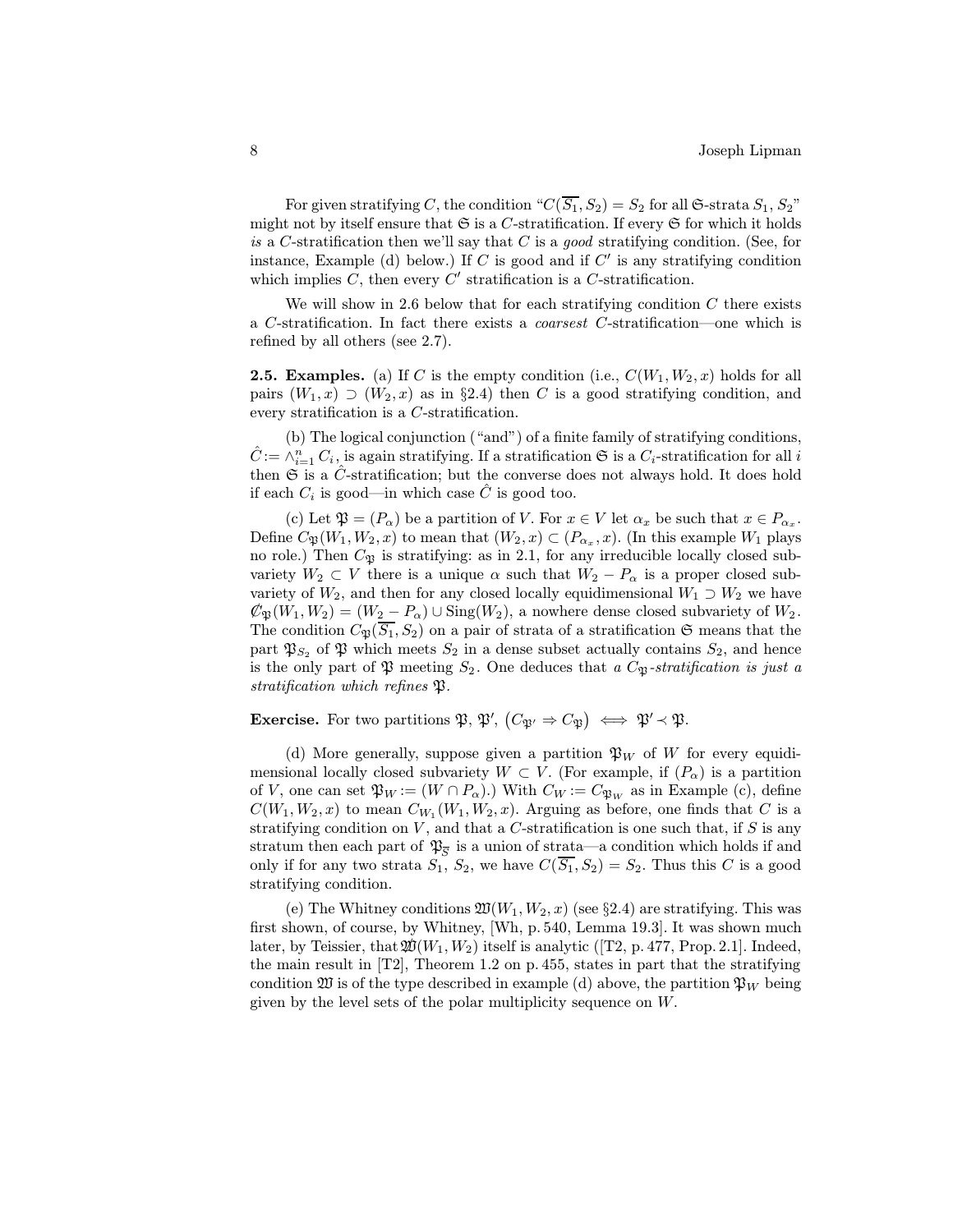Proposition-Definition 2.6. For any stratifying condition C, the following inductively defined filtration of V gives rise, as in 2.3, to a C-stratification  $\mathfrak{S}_{C}$ :  $V_0 = V$ , and for  $i > 0$ ,  $V_{i+1}$  is the union of all the  $W^* \subset V_i$  such that

(a)  $W^*$  is a component either of  $\text{Sing}(V_j)$  for some  $j \leq i$  or of  $\mathcal{C}(W', W)^{\text{Zar}}$ for some components  $W', W$  of  $V_j, V_k$  respectively, with  $j \leq k \leq i$ ; and

(b)  $W^*$  is not a component of  $V_i$ .

*Proof.* It is clear that  $V_{i+1}$  contains every component of  $\text{Sing}(V_i)$ , but no component of  $V_i$ . If W and W' are components of  $V_i$  and  $V_j$  respectively, and if  $j>i$ , then  $W \cap W' \subset V_{i+1}$ ; while if  $j \leq i$  and  $W \not\subset W'$  then  $W \cap W' \subset \mathcal{C}(W', W) \subset V_{i+1}$ , since by the definition of stratifying condition, no component of  $\mathcal{C}(W', W)^{\mathrm{Zar}}$  is a component of  $V_i$ . So, strata being connected components of  $V_i - V_{i+1}$   $(i \geq 0)$ , the closure of any stratum—i.e., any component of any  $V_i$ —is a union of strata (see 2.3). Now any component  $W^*$  of  $\text{Sing}(V_i)$  is a component of  $V_i$  for some  $i>j$ : otherwise, by the definition of  $V_i$ ,  $W^* \subset \bigcap V_i = \emptyset$  (see 2.3). Hence  $\text{Sing}(V_j)$  is a union of strata. Similarly, if  $W' \supset W$  are closures of strata, and so components of  $V_j$ ,  $V_k$  respectively, with  $j \leq k$ , then  $\text{Sing}(W', W)^{\text{Zar}}$  is a union of strata. Thus the filtration does indeed give a *C*-stratification.  $\circlearrowleft$ 

Remarks. 1. If  $C(W, W, x)$  holds for every smooth point x of every component W of V, then  $V_1 = Sing(V)$ .

2. Any stratification  $\mathfrak{S}$  is  $\mathfrak{S}_C$  for a good C, viz.  $C := C_{\mathfrak{S}}$  (Example 2.5(c)). This results at once from Proposition 2.7 below. Or, if  $\mathfrak{V}: V = V_0^* \supset V_1^* \supset \dots$ is the filtration associated to  $\mathfrak{S}$ , satisfying conditions (1), (2) and (3) in 2.3, so that  $V_i^* \subset V$  has pure codimension, say  $n_i$ , then one can check for irreducible components  $W, W'$  of  $V_i^*, V_j^*$  respectively, that

$$
\mathcal{C}(W',W) = \mathcal{C}(W',W)^{\text{Zar}} \subset W \cap V_{i+1}^* = \mathcal{C}(W,W),
$$

whence a component of  $\mathcal{C}(W', W)$  is a component of  $V_{\ell}^*$  iff it is the closure of an  $n_{\ell}$ -stratum on the boundary of W; and it follows that the filtration described in Proposition-Definition 2.6 is identical with V.

**Proposition 2.7.** For any stratifying condition C,  $\mathfrak{S}_{C}$  (defined in 2.6) is the coarsest C-stratification of V —every C-stratification refines  $\mathfrak{S}_{C}$ . In particular, if C is good (§2.4) then  $\mathfrak{S}_C$  is the coarsest among all stratifications such that  $C(S_1, S_2) = S_2$  for any two strata  $S_1, S_2$ .

*Proof.* Let  $V = V_0 \supset V_1 \supset V_2 \supset \ldots$  be as in 2.6, and let  $\mathfrak{S}$  be a C-stratification of V. The assertion to be proved is: If Z is an irreducible component of  $V_i$   $(j \geq 0)$ , then  $Z = \overline{\mathfrak{S}_Z}$ , the closure of  $\mathfrak{S}_Z$ . (Recall from 2.1 that  $\mathfrak{S}_Z$  is the unique stratum containing a dense open subset of Z, and see the last assertion in 2.2.)

For  $j = 0$ , it is clear that  $Z = \overline{\mathfrak{S}_Z}$ . Assume the assertion for all  $j \leq i$ . Let Z be a component of  $V_{i+1}$ . By 2.6, Z is a component either of (a):  $\text{Sing}(V_i)$   $(j \leq i)$ or of (b):  $\mathcal{C}(W', W)^{\text{Zar}}$  with  $W'$  a component of  $V_j$  and  $W$  a component of  $V_k$  $(j \leq k \leq i).$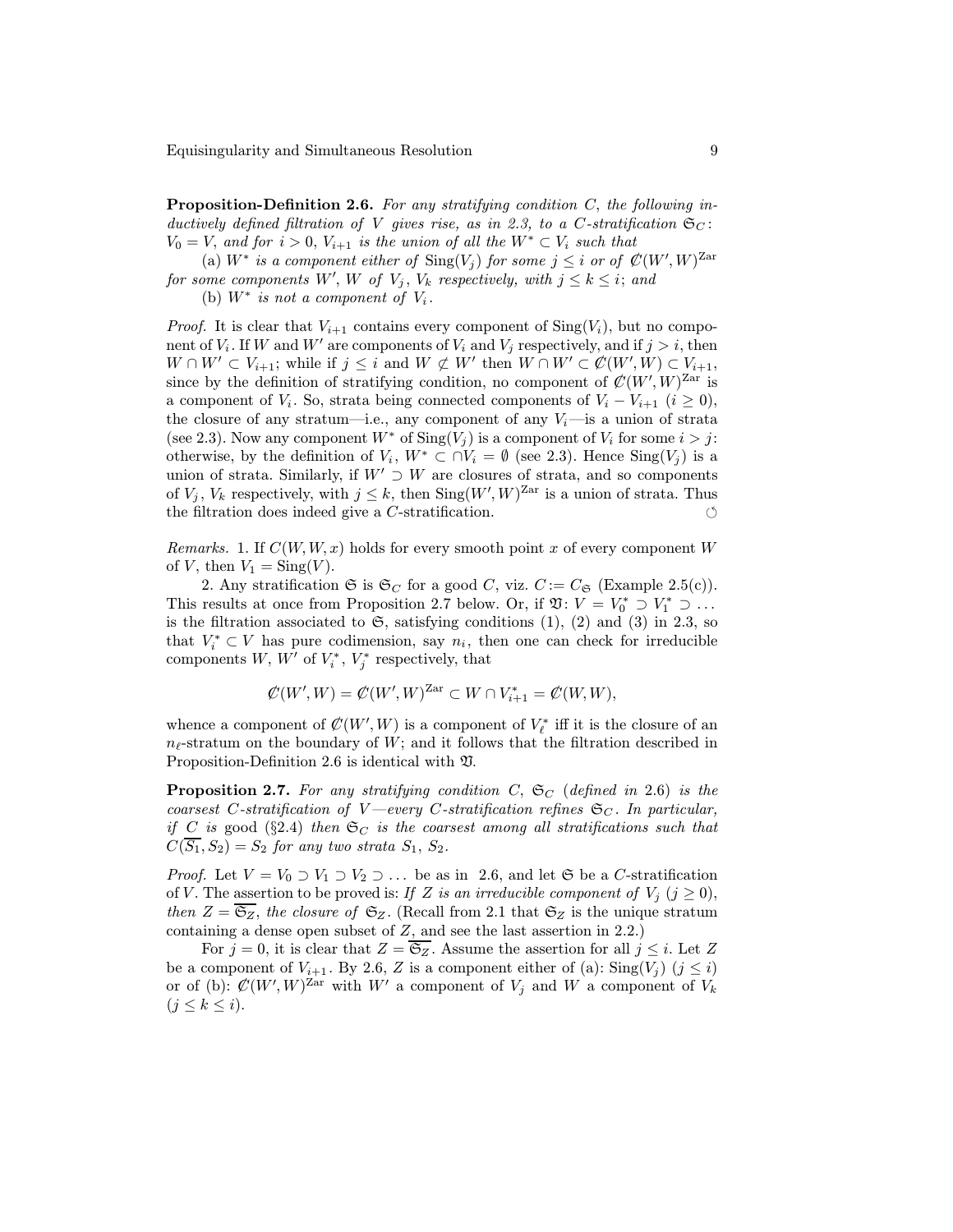In case (a), the inductive hypothesis gives that every component  $W''$  of  $V_i$ is the closure of a  $\mathfrak{S}\text{-}stratum$ , so both  $W''$  and  $\text{Sing}(W'')$  are unions of  $\mathfrak{S}\text{-}strata$ (see 2.2); and it follows easily that  $\text{Sing}(V_i)$  is a union of G-strata, one of which must be  $\mathfrak{S}_Z$  (because  $\text{Sing}(V_j)$  meets  $\mathfrak{S}_Z$ ). Since  $Z \subset \overline{\mathfrak{S}_Z} \subset \text{Sing}(V_j)$  and Z is a component of Sing(V<sub>i</sub>), therefore  $Z = \overline{\mathfrak{S}_Z}$ .

Similarly, in case (b) the inductive hypothesis gives that  $W'$  and W are both closures of G-strata, and so, G being a C-stratification,  $\mathcal{C}(W', W)^{\mathrm{Zar}}$  is a union of  $\mathfrak{S}\text{-strata}$ , one of which must be  $\mathfrak{S}_Z$ , whence, as before  $Z = \overline{\mathfrak{S}_Z}$ . Thus the statement holds for  $j = i + 1$ , and the Proposition results, by induction.

**Corollary.** If C and C' are stratifying conditions such that C is good and  $C' \Rightarrow C$ then  $\mathfrak{S}_{C'} \prec \mathfrak{S}_C$ .

**Corollary.** (Cf. Wh, p. 536, Thm. 18.11, and p. 540, Thm. 19.2].) If C is a good stratifying condition and  $\mathfrak{P}_1, \mathfrak{P}_2, \ldots, \mathfrak{P}_n$  are partitions of V, there is a coarsest C-stratification refining all the  $\mathfrak{P}_i$ .

*Proof.* The stratifications  $C_{\mathfrak{P}_i}$  of Example 2.5(c) are good (see Example 2.5(d)), and so in view of Example 2.5(b)), Proposition 2.7 shows that  $\mathfrak{S}_{C \wedge C_{\mathfrak{P}_1} \wedge \cdots \wedge C_{\mathfrak{P}_n}}$ does the job. 

**2.8.** For a stratifying condition C say that V is C-equisingular at a subgerm  $(W, x)$ if there is a C-stratification G such that  $x \in \mathfrak{S}_W$ , the unique G-stratum containing a dense open subvariety of W—or equivalently, if  $(W, x) \subset (\mathfrak{S}_{C,x}, x)$  where  $\mathfrak{S}_{C,x}$ is the unique  $\mathfrak{S}_C$ -stratum containing x.

As a special case of the exercise in Example  $2.5(c)$ , it holds for any two stratifying conditions  $C$  and  $C'$  on  $V$  that

$$
(\mathfrak{S}_{C'} \prec \mathfrak{S}_C) \iff \text{(for all subgerms } (W, x) \text{ of } V,
$$
  
  $V \text{ is } C'\text{-equisingular at } (W, x) \Rightarrow V \text{ is } C\text{-equisingular at } (W, x)).$ 

In particular, by the first corollary of Proposition 2.7, if C is good and  $C' \Rightarrow C$ then  $C'$ -equisingularity implies  $C$ -equisingularity.

#### 3 The Zariski stratification

In the early 1960's, Zariski developed a comprehensive theory of equisingularity in codimension 1 (see [Z3]). Let x be a point on a hypersurface V, around which the singular locus W is a smooth manifold of codimension 1. The fibers of any local retraction of V onto W form a family of plane curve germs. Zariski showed that if the singularity type of the members of one such family is constant—where singularity type is determined in the classical sense via characteristic pairs, embedded topology, multiplicity sequence, etc.—then the Whitney conditions hold along W at x; and conversely, the Whitney conditions imply constancy of singularity type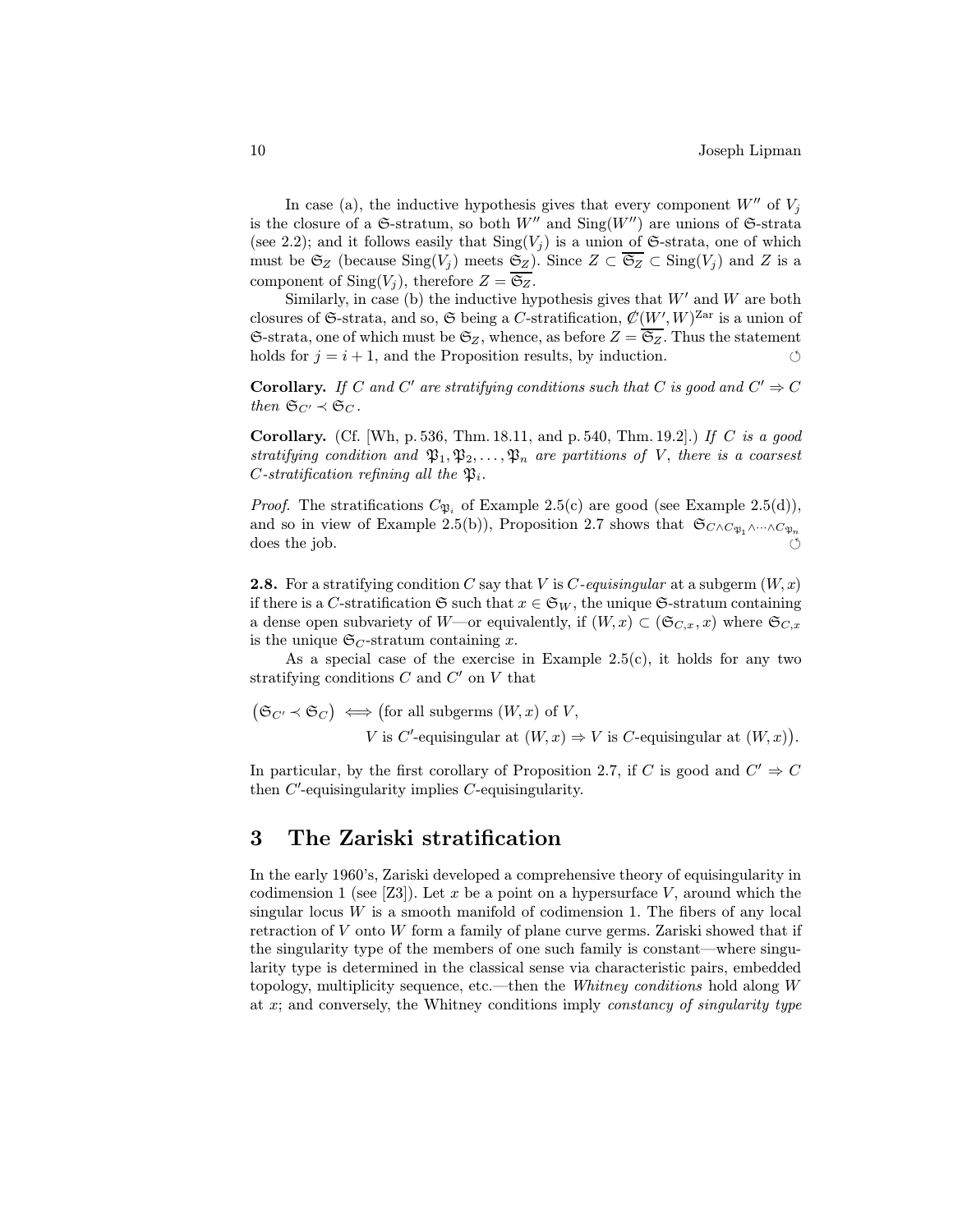in any such family. In this case, moreover, the Whitney conditions are equivalent to topological triviality of  $V$  along  $W$  near  $x$ . Furthermore, if these conditions hold, the singularities of V along W near x can be resolved by blowing up W and its successive strict transforms (along which the conditions continue to hold), in a way corresponding exactly to the desingularization of any of the above plane curve germs by successive blowing up of infinitely near points—and conversely. This last condition can be thought of as simultaneous desingularization of any family of plane curve germs arising as the fibers of a retraction.

Unfortunately, in higher codimensions no two of these characterizations of equisingularity in codimension 1 remain equivalent; and anyway there is as yet no definitive sense in which two hypersurface singularities can be said to have the same singularity type. Each of the characterizations suggests a higher-dimensional theory. (See in particular the remarks in §1, following Example (e), pointing to the work of Teissier, Gaffney, etc.) Exploration of the remaining connections among these characterizations leads to interesting open questions, a few of which are stated below.

After some tentative attempts at generalizing the notion of equisingularity to higher codimensions (see e.g., [Z1, p. 487, §4]), Zariski formulated (in essence) the following definition of the dimensionality type  $dt_Z(V,x)$  of a hypersurface germ  $(V, x)$ —possibly empty—of dimension d, where  $d = -1$  if  $(V, x)$  is empty, and otherwise x is a  $\mathbb{C}$ -rational point of the algebraic or analytic variety V. (One can regard such a  $(V, x)$  algebraically as being a local C-algebra of the form  $R/(f)$ where R is a formal power-series ring in  $d+1$  variables over  $\mathbb C$  and  $0 \neq f \in R$ .) Zariski-equisingularity is defined by local constancy of  $dt_Z$ .

The intuition which inspired Zariski's definition does not lie on the surface. It may have come out of his extensive work on ramification of algebraic functions and on fundamental groups of complements of projective hypersurfaces, or have been partly inspired by Jung's method of desingularization (which begins with a desingularization—assumed, through induction on dimension, to exist—of the discriminant of a general projection.) Anyway, here it is:

$$
dt_Z(V, x) = -1
$$
 if  $(V, x)$  is empty,  

$$
dt_Z(V, x) = 1 + dt_Z(\Delta_{\pi}, 0)
$$
 otherwise,

where  $\pi: (V, x) \to (\mathbb{C}^d, 0)$  is a general finite map germ, with discriminant  $(\Delta_{\pi}, 0)$ (the hypersurface subgerm of  $(\mathbb{C}^d,0)$  consisting of points over which the fibers of  $\pi$  have less than maximal cardinality, i.e., at whose inverse image  $\pi$  is not  $\alpha$  (etale). Here  $\pi$  is defined by its coordinate functions  $\xi_1,\ldots,\xi_d$ , power series in  $d+1$ variables, with linearly independent linear terms; and if  $(V, x)$  is then represented via Weierstrass preparation—by an equation

$$
f(Z) = Zn + a1(\xi1,..., \xid)Zn-1 + ... + an(\xi1,..., \xid) = 0 \qquad (ai \in \mathbb{C}[[\xi1,..., \xid]])
$$

then  $\Delta_{\pi}$  is given by the vanishing of the Z-discriminant of f, so that  $(\Delta_{\pi}, 0)$  is a hypersurface germ of dimension  $d-1$ , whose dt<sub>Z</sub> may be assumed, by induction on dimension, already to have been defined.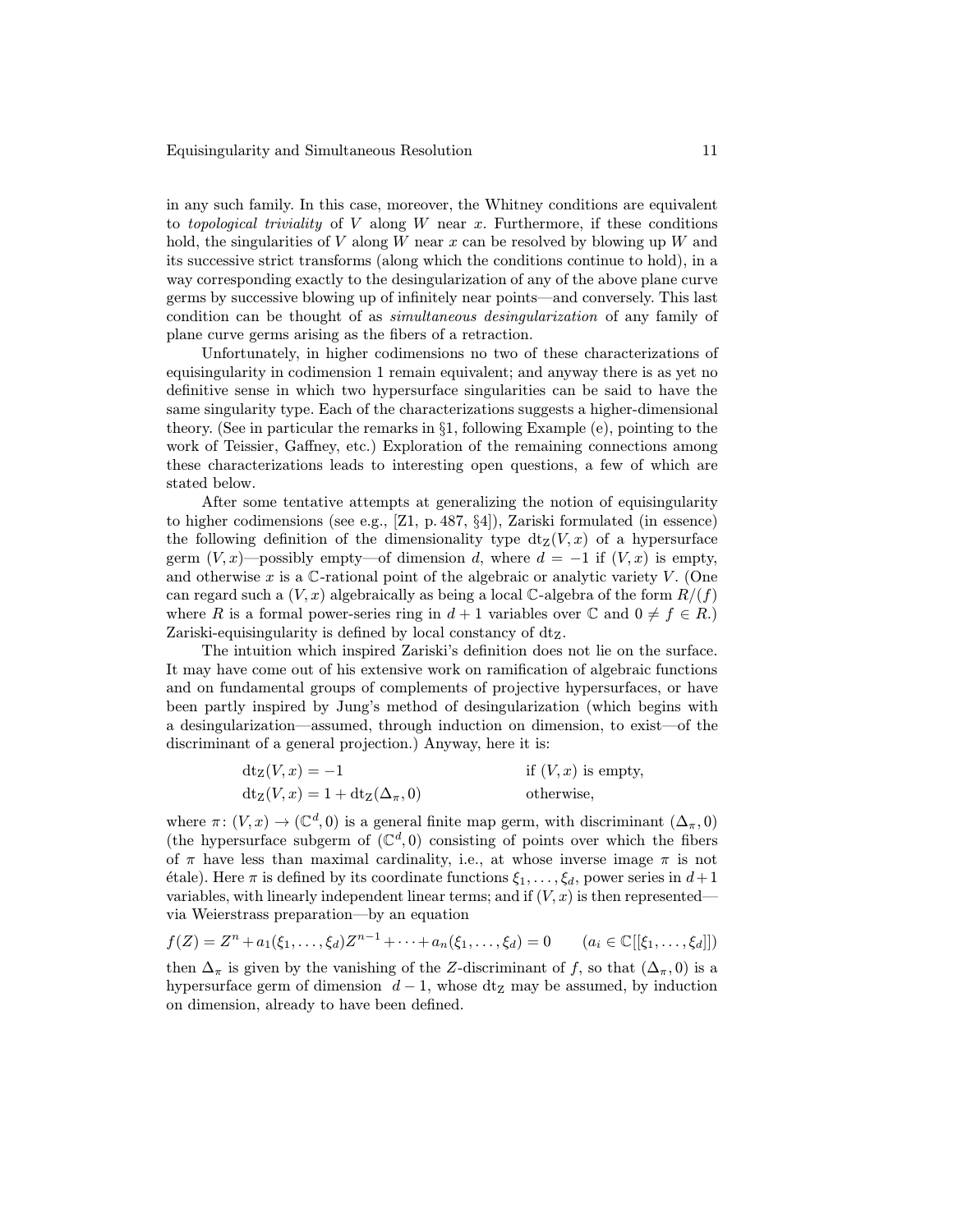A property of finite map germs  $\pi$  holds for almost all  $\pi$  if there is a finite set of polynomials in the (infinitely many) coefficients of  $\xi_1,\ldots,\xi_d$  such that the property holds for all  $\pi$  for whose coefficients these polynomials do not simultaneously vanish. (The coefficients depend on a choice of generators for the maximal ideal of the local C-algebra of  $(V, x)$ —i.e., of an embedding of  $(V, x)$  into  $\mathbb{C}^{d+1}$ —but the notion of "holding for almost all  $\pi$ " does not.) It follows from [Z2, p. 490, Proposition 5.3] that  $dt_Z(\Delta_{\pi}, 0)$  has the same value for almost all  $\pi$ ; and that enables the preceding inductive definition of  $dt<sub>Z</sub>$  (which is a variant of the original definition in  $[Z2, \S4]$ ).

It is readily seen that  $(V, x)$  is smooth iff  $\Delta_{\pi}$  is empty for almost all  $\pi$ , i.e.,  $dt_Z(V,x) = 0$ . So  $dt_Z(V,x) = 1$  means that almost all  $\pi$  have smooth discriminant, which amounts to Zariski's classical definition of codimension-1 equisingularity of  $(V, x)$  (see e.g., [Z3, pp. 20–21].

For another example, suppose the components  $(V_i, 0)$  of  $(V, 0) \subset (\mathbb{C}^{d+1}, 0)$ are smooth, with *distinct* tangent hyperplanes  $\sum_{j=1}^{d+1} a_{ij}X_j = 0$ . Then a similar property holds for  $(\Delta_{\pi},0) = (\cup_{i\neq i'} \pi(V_i \cap V_{i'}), 0)$  if  $\pi$  is general enough; and it follows by induction on d that  $dt_Z(V, 0)$  is one less than the rank of the matrix  $(a_{ij})$ .

Hironaka proved, in  $[H2]$ , that on a d-dimensional algebraic  $\mathbb C$ -variety V which is locally embeddable in  $\mathbb{C}^{d+1}$ , the function dt<sub>Z</sub> is upper-semicontinuous. More precisely, it follows from the main Theorem on p. 417 of [H2] and from [Z2, p. 476, Proposition 4.2] that the set

$$
V_i = \{ x \in V \mid dt_Z(V, x) \ge i \}
$$
  $(i \ge 0)$ 

is a closed subvariety of V. Thus we have a partition  $\mathfrak{P}_Z$  of V, by the connected components of the fibers of the function  $dt_Z$ , and correspondingly a stratifying condition  $\mathfrak{Z}(W_1, W_2, x)$ , defined to mean that dt<sub>Z</sub> is constant on a neighborhood of x in  $W_2$ . This is a good stratifying condition, see Example 2.5(d). We call the stratification  $\mathfrak{S}_3$  the *Zariski stratification*. By Proposition 2.7, the Zariski stratification is the coarsest stratification with  $dt_Z$  constant along each stratum.

One would expect to have a similar stratification for complex-analytic locallyhypersurface varieties; but this is not explicitly contained in the papers of Zariski and Hironaka. To be sure, I asked Hironaka during the workshop (September, 1997) whether his key semi-continuity proof applies in the analytic case, and he said not necessarily, there are obstructions to overcome. Thus:

**Problem 3.1.** Investigate the upper-semicontinuity of  $dt<sub>Z</sub>$  on analytic hypersurfaces, and the possibility of extending the Zariski stratification to this context.

Zariski proved in [Z2, §6] that with  $V_i$  as above,  $V_i - V_{i+1}$  is smooth, of pure codimension i in V [Z2, p. 508, Theorem 6.4]; and that the closure of a part of  $\mathfrak{P}_Z$ is a union of parts [Z2, pp. 510–511]. One naturally asks then whether  $\mathfrak{P}_Z = \mathfrak{S}_Z$  what is still missing is condition (ii) of Definition 2.2, that the singular locus of the closure of a part is a union of parts. But that is indeed so, as follows from the equimultiplicity assertion in the next Theorem (which assertion implies that any part meeting the set  $\text{Sing}(\overline{P_1})$  of points where  $\overline{P_1}$  has multiplicity  $> 1$  is entirely contained in  $\text{Sing}(P_1)$ ).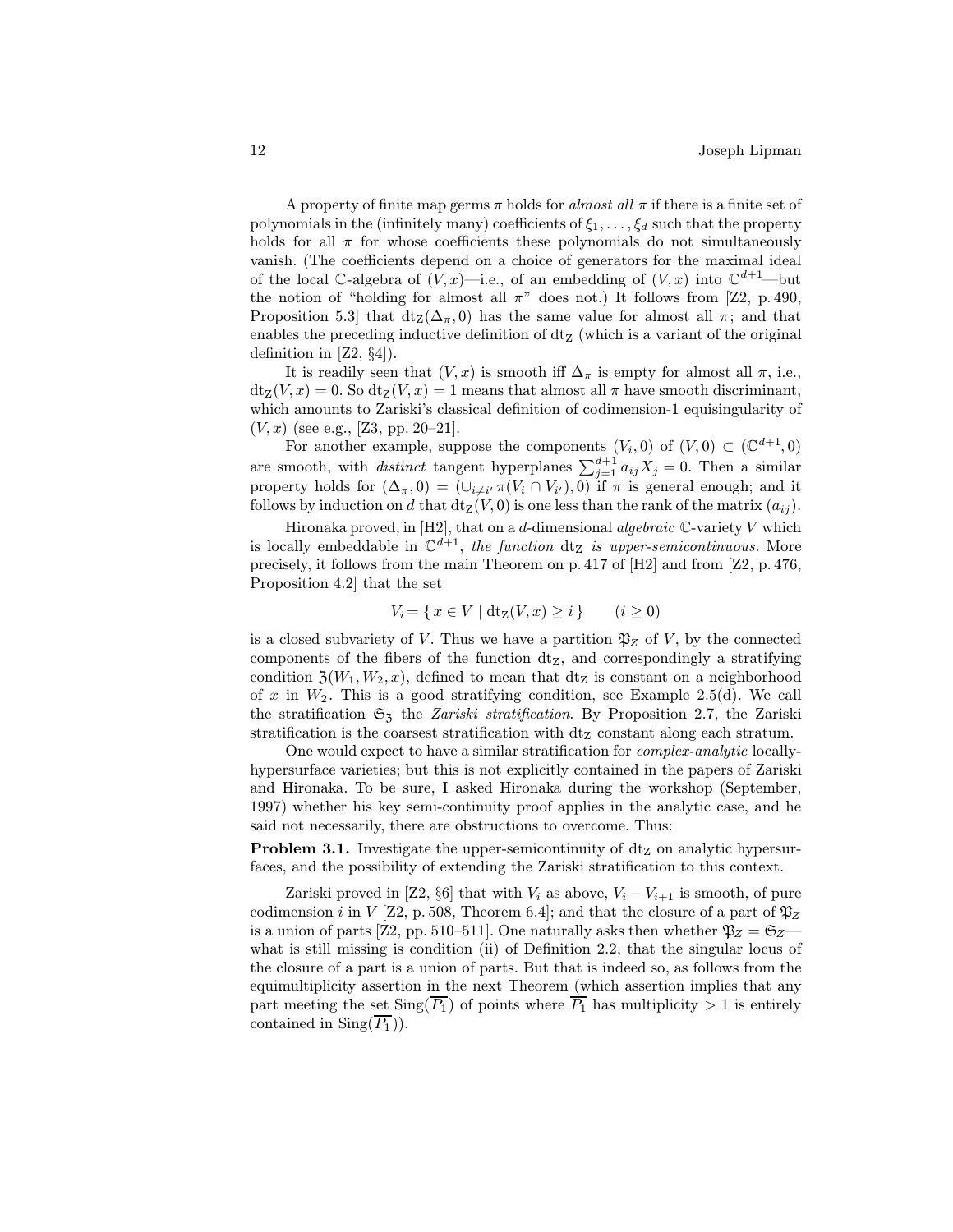Equisingularity and Simultaneous Resolution 13

**Theorem 3.2.** Let V be a purely d-dimensional algebraic  $\mathbb{C}$ -variety, everywhere of embedding dimension  $\leq d+1$ . Then for any two parts  $P_1$ ,  $P_2$  of the partition  $\mathfrak{P}_Z$ with  $\overline{P_1} \supset P_2$ , the Whitney conditions  $\mathfrak{W}(\overline{P_1}, P_2, x)$  hold at all  $x \in P_2$ . So  $\overline{P_1}$  is equimultiple along  $P_2$ , and  $\mathfrak{P}_Z = \mathfrak{S}_Z$  is a Whitney stratification of V.

*Remarks.* (a) Let us say that V is Zariski-equisingular along a subvariety W at a smooth point x of W if  $dz$  is constant on a neighborhood of x in W (see [Z2, p. 472). The equality  $\mathfrak{P}_Z = \mathfrak{S}_Z$  entails that Zariski-equisingularity is the same as Z-equisingularity (see §2.8).

(b) From Theorem 3.2 we see via Thom-Mather that Zariski-equisingularity implies topological triviality of V along  $W$  at  $x$ , a result originally due to Varchenko (who actually needed only one sufficiently general projection with discriminant topologically trivial along the image of  $W$ ), see [Va].

(c) In connection with the idea that analytic equisingularity should involve something more than Whitney-equisingularity, note the example of Briançon and Speder [Z3, p. 3, (2)] showing that dt<sub>z</sub> need not be constant along the strata of a Whitney stratification. In fact, in [BH] Briançon and Henry show that for families of isolated singularities of surfaces in  $\mathbb{C}^3$ , constancy of dt<sub>Z</sub> is equivalent to constancy of the generic polar multiplicities (i.e., Whitney-equisingularity) and of two additional numerical invariants of such singularities.

Here is a sketch of a proof of Theorem 3.2. We first need a formulation of  $\mathfrak{W}(W_1, W_2, x)$  (x a smooth point of  $W_1 \subset W_2$ ) in terms of the local C-algebra  $R:={\mathcal{O}}_{W_1,x}$  and the prime ideal p in R corresponding to  $W_2$  (so that  $R/\mathfrak{p}$  is a regular local ring). One fairly close to the geometric definition is, in outline, as follows. We assume for simplicity that  $W_1$  is equidimensional, of dimension d. Let m be the maximal ideal of R, and in the Zariski tangent space  $T := \text{Hom}_{R/m}(m/m^2, R/m)$ let  $T_2$  be the tangent space of  $W_2$ , i.e., the subspace of maps in T vanishing on  $(\mathfrak{p} + m^2)/m^2$ . Set  $W'_1 := \text{Spec}(R)$ ,  $W'_2 := \text{Spec}(R/\mathfrak{p})$ , let  $B \to W'_1$  be the blowup of  $W'_1$  along  $W'_2$ , let  $\Omega$  be the universal finite differential module of  $W'_1/\mathbb{C}$ , and let  $G \to W'_1$  be the Grassmannian which functorially parametrizes rank d locally free quotients of  $\Omega$ . Then the canonical map  $p: B \times_{W'_1} G \to W'_1$  is an isomorphism over  $V_0 := W_1' - W_2' - \text{Sing}(W_1')$ ; and we let Y be the closure of  $p^{-1}V_0$  in  $B \times_{W_1'} G$ . (This Y is the "birational join" of B and the so-called Nash modification of  $W'_1$ .)

Any  $\mathbb C$ -rational point y of the closed fiber of  $Y \to W'_1$  gives rise naturally, via standard universal properties of B and G, to a pair  $(E, F)$  of vector subspaces of T, where E contains  $T_2$  as a codimension-1 subspace, and dim  $F = d$ : E consists of all maps in T vanishing on the kernel of the surjection  $(\mathfrak{p} + m^2)/m^2 \cong \mathfrak{p}/m\mathfrak{p} \to \mathfrak{q}$ , where  $\mathfrak q$  is the 1-dimensional quotient corresponding to the  $W_1'$ -homomorphism  $Spec(R/m) \to B \subset \mathbb{P}(\mathfrak{p})$  whose image is the projection of y,  $\mathbb{P}(\mathfrak{p})$  being the projective bundle parametrizing 1-dimensional quotients of  $\mathfrak{p}$ ; and F is dual to a similarlyobtained d-dimensional quotient of the  $R/m$ -vector space  $\Omega/m\Omega \cong m/m^2$ .

Then  $\mathfrak{W}(W_1, W_2, x)$  holds  $\iff$ 

 $\mathfrak{W}(R,\mathfrak{p})\colon E\subset F$  for all  $(E,F)$  arising from points in the closed fiber of  $Y\to W_1'.$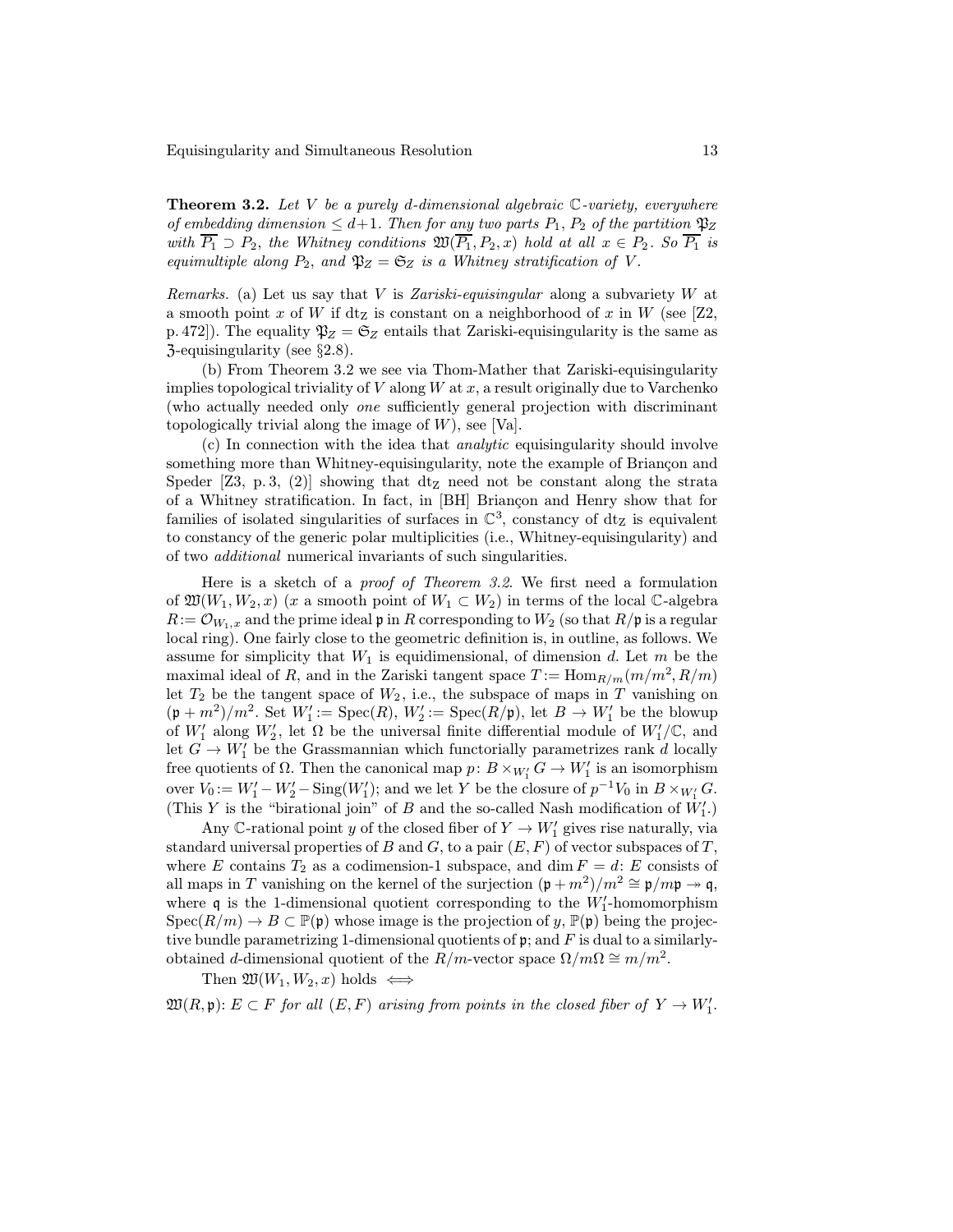(The idea, which can be made precise with some local analytic geometry, is that for any embedding of  $W_1$  into  $\mathbb{C}^t$  ( $t = \dim T$ ) with  $W_2$  linear, the set of pairs  $(E, F)$ can naturally be identified with the set of limits of sequences  $(E_n, F_n)$  defined as follows: let  $x_n \to x$  be a sequence in  $W_1 - W_2 - \text{Sing}(W_1)$ , let  $E_n$  be the join of  $W_2$ and  $x_n$ —a linear space containing  $W_2$  as a 1-codimensional subspace—and let  $F_n$ be the tangent space to  $W_1$  at  $x_n$ .)

It is not hard to see that  $\mathfrak{W}(R, \mathfrak{p}) \iff \mathfrak{W}(\hat{R}, \mathfrak{p}\hat{R})$ .

This leads to a reduction of the proof of Theorem 3.2 to that of the similar statement for the *formal* Zariski partition of  $Spec(\widehat{O}_{V,x})$ . (That partition is by constancy of formal dimensionality type, defined inductively through generic finite map germs—those whose coefficients (see above) are independent indeterminates.) Indeed, we have to prove  $\mathfrak{W}(R, \mathfrak{p})$  whenever R is the local ring of the closure of a Zariski-stratum  $W_1$  of V at a C-rational point x, and p is the prime ideal corresponding to the Zariski-stratum  $W_2$  through x. (We refer—prematurely—to the parts of the Zariski partition as Zariski-strata.) The dimensionality type of the generic point of  $Spec(R)$  is equal to that of all the closed points of  $W_1$ , i.e., to the codimension of  $W_1$  in V (see [H2, p. 419, Theorem] and [Z2, p. 508, Thm. 6.4]); and the analogous statement follows for the generic point of each component of  $Spec(R)$ (see [Z2, p. 507, bottom])—so that each of those components is the closure of a formal Zariski stratum of Spec $(\widehat{\mathcal{O}}_{V,x})$  ([Z2, p. 480, Thm. 5.1]).

To complete the reduction, observe that if  $\widehat{R_1}, \ldots, \widehat{R_s}$  are the quotients of  $\widehat{R}$ by its minimal primes then  $\mathfrak{W}(\hat{R}, \mathfrak{p}\hat{R}) \iff \mathfrak{W}(\widehat{R_i}, \mathfrak{p}\widehat{R_i})$  for all  $i = 1, 2, ..., s$ . (The corresponding geometric statement is clear.)

Once we are in the formal situation, where  $V = \text{Spec}(\mathbb{C}[[X_1,\ldots,X_{d+1}]]/(f))$ with  $f$  an irreducible formal power series, [Z2, p. 490, Prop. 5.3] gives an embedding of V into  $\mathbb{C}^{d+1}$  such that for almost all *linear* projections  $\pi: \mathbb{C}^{d+1} \to \mathbb{C}^d$ , if w is either the generic point of  $W_1$  or the generic point of  $W_2$  or the closed point of V then the dimensionality type of the point  $\pi w$  on the discriminant hypersurface  $\Delta_{\pi}$ of  $\pi|V$  is one less than that of w, while the dimension of the closure  $\overline{\pi w}$  is the same as the dimension of  $\overline{w}$ . It follows then from [Z2, p. 491, Prop. 5.4] that  $\pi(\overline{W_i})$   $(i = 1, 2)$  is the closure of a Zariski stratum of  $\Delta_{\pi}$ , except when  $\overline{W_i} = V$ .

At this point we have reached a situation which is much like the one treated by Speder in [S]. In the context of local analytic geometry, Speder shows that a certain version of equisingularity does imply the Whitney conditions. That version is not the same as the one we have called Zariski-equisingularity: while it is also based on an induction involving the discriminant, the induction is with respect to one sufficiently general linear projection, whereas Zariski's induction is with respect to almost all projections. Nevertheless there are enough similarities in the two approaches that Speder's arguments can now be adapted to give us what we want. Note that Speder asserts only that equisingularity gives the Whitney conditions when  $\overline{W_1} = V$ ; but in view of the remark about  $\pi(\overline{W_i})$  in the preceding paragraph, the remaining cases can be treated in the present situation by reasoning like that in section IV of [S]. Details (copious) are left to the reader.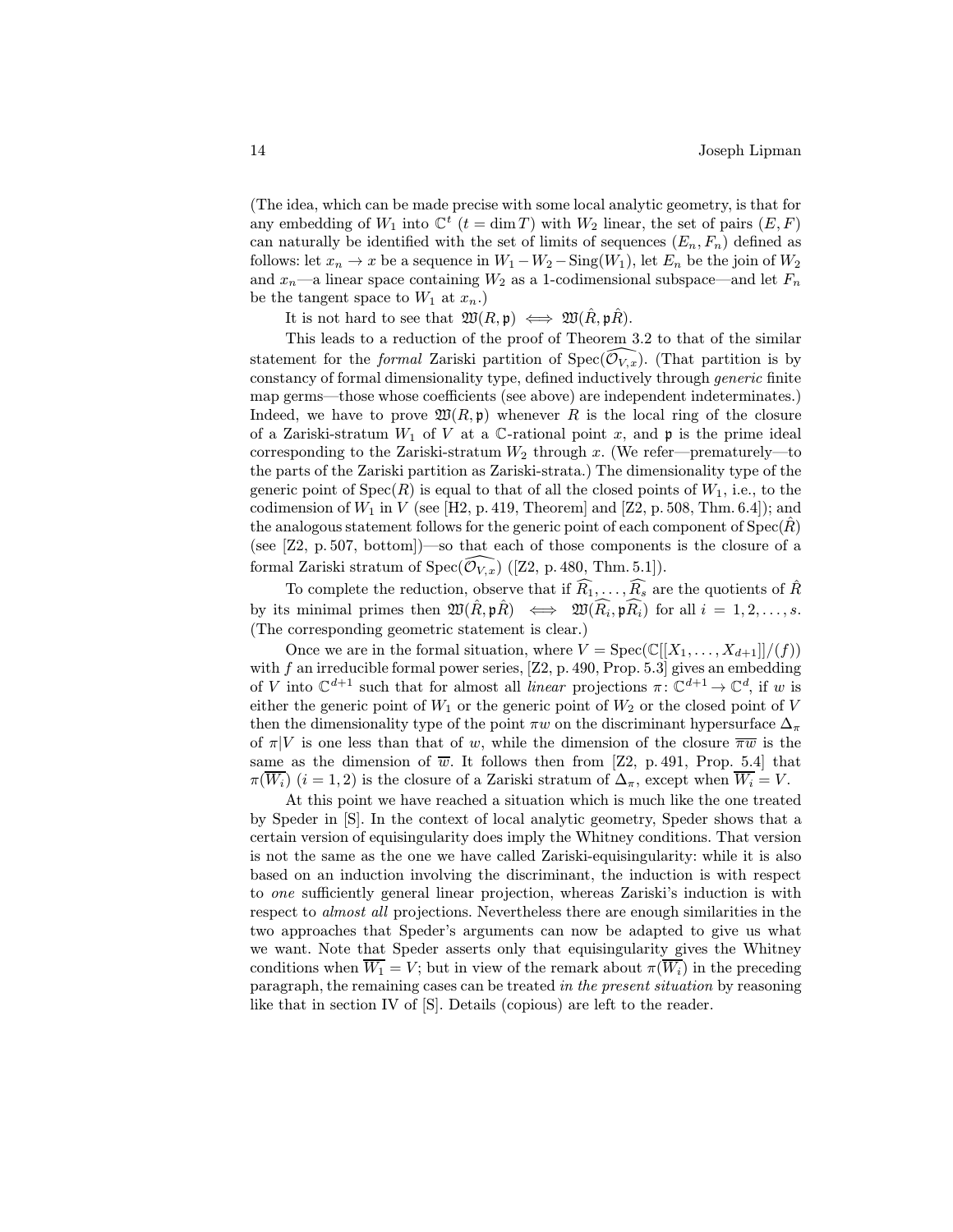Equisingularity and Simultaneous Resolution 15

#### 4 Equiresolvable stratifications

A standard way to analyze singularities is to resolve them, and on the resulting manifold to study the inverse image of the original singularity. For example, after three point-blowups the cusp at the origin of the plane curve  $Y^2 = X^3$  is replaced by a configuration of three lines crossing normally, a configuration which represents the complexity of the original singularity.



Quite generally, the embedded topological type of any plane plane curve singularity is determined by the intersection matrix of its inverse image—a collection of normally crossing projective lines—on a minimal embedded desingularization.

This suggests one sense in which a family of singularities could be regarded as being equisingular: if its members can be resolved simultaneously, in such a way that their inverse images all "look the same."

Several ways to make such an idea precise come to mind. Here is one. With notation as in section 2.4, define the *local equiresolvability* condition  $ER(W_1, W_2, x)$ to mean there exists an embedding of the germ  $(W_1, x)$  into a smooth germ  $(M, 0)$ , a proper birational (or bimeromorphic) map of manifolds  $f: M' \rightarrow M$  such that  $f^{-1}W_1$  is a divisor with smooth components having only normal crossing intersections—so that  $f^{-1}W_1$  (considered as a *reduced* variety) has an obvious stratification, by multiplicity—and such that  $f^{-1}W_2$  is a union of strata, each of which f makes into a  $C^{\infty}$ -fiber bundle, with smooth fibers, over  $W_2$ .

**Proposition 4.1.** (Cf. [T2, p. 401].) The condition ER is stratifying (see §2.4). Hence, by Proposition 2.7, every variety has a coarsest equiresolvable stratification.

*Proof.* Let  $W_2 \subset W_1 \subset V$ , with  $W_2$  smooth and connected. The question being local, we may embed  $W_1$  in some open  $M \subset \mathbb{C}^n$ . Let  $f_2 \colon M_2 \to M$  be the blowup of  $W_2 \subset M$ , so that  $f_2^{-1}W_2$  is a divisor in  $M_2$ . Let  $f_1: M' \to M_2$  be an embedded resolution of  $f_2^{-1}W_1$ , and set  $f := f_2f_1$ , so that  $f^{-1}W_1 \subset M'$  is a finite union of normally crossing smooth divisors, as is its subvariety  $f^{-1}W_2$  (also a divisor in  $M'$ ). After removing some proper closed subvarieties from  $W_2$  we may assume that each intersection W of components of  $f^{-1}W_2$  is mapped onto  $W_2$  and, by the theorem of Bertini-Sard, that the restriction of  $f$  maps each such  $W$  submersively onto  $W_2$ . Now Thom's first isotopy lemma ([GMc, p. 41], or [Ve, p. 311, Thm. 4.14]) applied to the multiplicity stratification—clearly a Whitney stratification—of  $f^{-1}W_2$ , shows that each stratum is, via f, a smooth  $C^{\infty}$ -fiber bundle over  $W_2$ .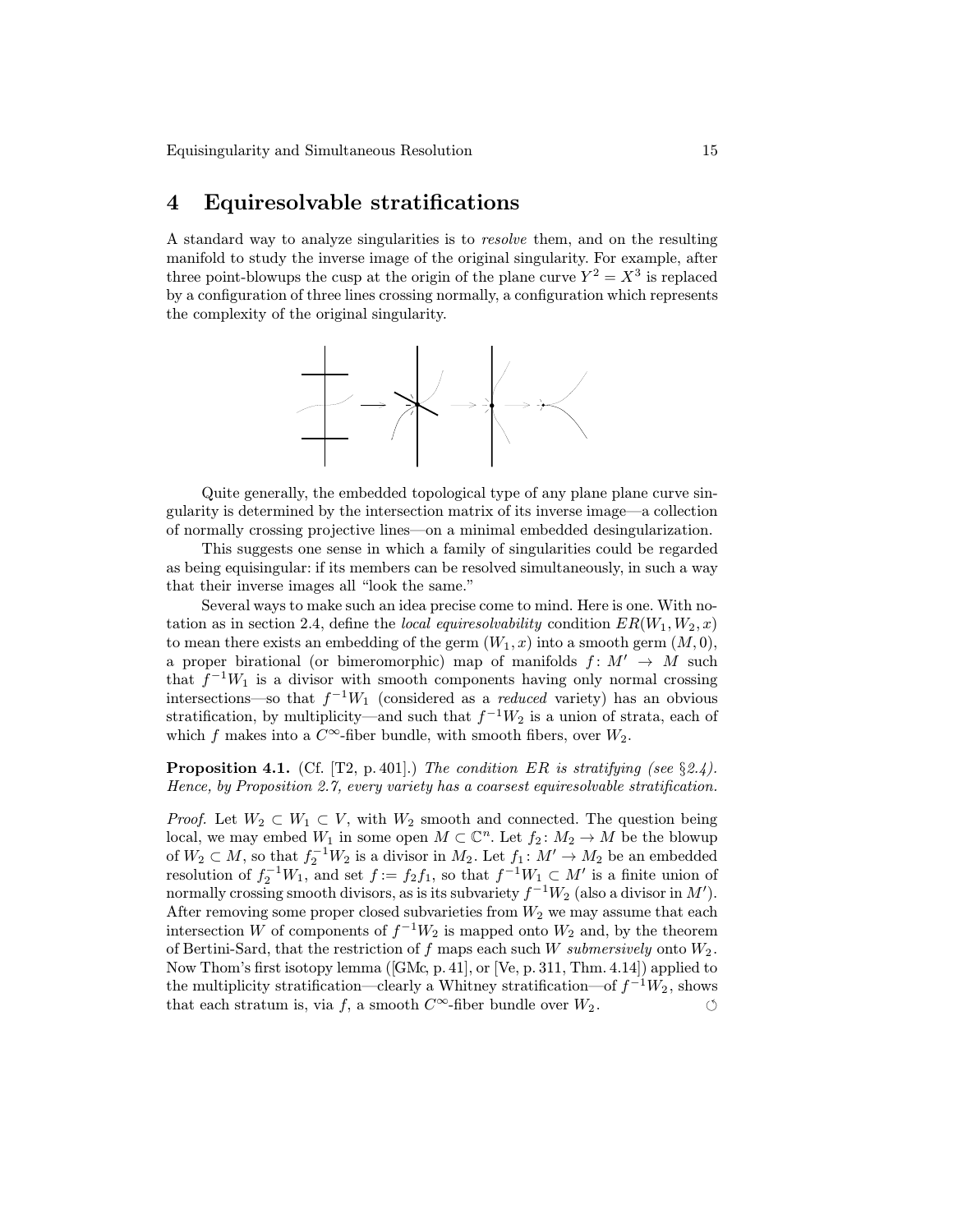Following Teissier,  $[T1, p. 107, Définition 3.1.5]$ , we can define a stronger equiresolvability condition  $ER^+$  by adding to  $ER$  the requirement that the notnecessarily-reduced space  $f^{-1}W_2$  be locally analytically trivial over each  $w \in W_2$ , i.e., germwise the product of  $W_2$  with the fiber  $f^{-1}w$ . Condition  $ER^+$  is still stratifying: with notation as in the preceding proof, set  $E_2 := f_2^{-1}W_2$ , and realize the desingularization  $f_1$  as a composition of blowups  $f_{i+1}: M_{i+1} \to M_i$   $(i \geq 2)$  of smooth  $C_i \subset M_i$  such that if  $E_{j+1} := f_j^{-1}(C_j \cup E_j)$   $(j \geq 2)$ , then  $C_i$  has normal crossings with  $E_i$ ; then note for any  $z \in M_i$  at which both  $C_i$  and  $(f_2f_3 \tldots f_i)^{-1}W_2$ are locally analytically trivial, that  $(f_2f_3 \tldots f_if_{i+1})^{-1}W_2$  is locally analytically trivial everywhere along  $f_{i+1}^{-1}z$ ; and finally argue as before, using Bertini-Sard etc.

The result that  $ER^+$  is stratifying is similar to [T1, p. 109, Prop. 2]; but Teissier's formulation of strong simultaneous resolution refers to birational rather than embedded resolution, and so seems a priori weaker than  $ER^+$ . It would be good to know whether in fact Teissier's condition is equivalent to  $ER^+$ .

It would also be good to know whether either of the stratifying conditions  $ER$ and  $ER^+$  is good (see §2.4), or in case they are not, whether there is a convincing formulation of equiresolvability which does lead to a good stratifying condition.

Teissier showed that strong simultaneous resolution along any smooth subvariety  $W$  of the hypersurface  $V$  implies the Whitney conditions for the pair  $(V - \text{Sing}(V), W)$ , see [T1, p. 111, Prop. 4].

A converse, Whitney  $\Rightarrow$  strong simultaneous resolution, was proved by Laufer (see  $[L]$ ) in case V is the total space of a family of isolated two-dimensional surface singularities, for example if V is three-dimensional,  $\text{Sing}(V) =: W$  is a nonsingular curve, and there is a retraction  $V \to W$  whose fibers are the members of the family.

The basic motivation behind this paper is our interest in possible relations between Zariski-equisingularity and simultaneous resolution. Such relations played a prominent role in Zariski's thinking—see e.g., [Z1, p. 490, F, G. H] and [Z3, p. 7].

To begin with, Zariski showed that if  $dt_Z(V,x) = 1$  then  $Sing(V)$  is smooth, of codimension 1 at  $x$ , and that for some neighborhood  $V'$  of  $x$  in  $V$ , the Zariski stratification of  $V'$  is equiresolvable (in a strong sense, via successive blowups of the singular locus, which stays smooth of codimension 1 until it disappears altogether)—see [Z3, p. 93, Thm. 8.1]). Zariski's result involves birational resolution, but can readily be extended to cover embedded resolution.

The converse, that any simultaneous resolution of a family of plane curve singularities entails equisingularity, was shown by Abhyankar [A]. This converse fails in higher dimension, for instance for the Briançon-Speder family of surface singularities referred to in Remark (c) following Theorem 3.2, a family which is Whitney-equisingular and hence—by the above-mentioned result of Laufer strongly simultaneously resolvable, but not Zariski-equisingular.

We mention in passing a different flavor of work, by Artin, Wahl, and others, on simultaneous resolution and infinitesimal equisingular deformations of normal surface singularities, see e.g., [Wa].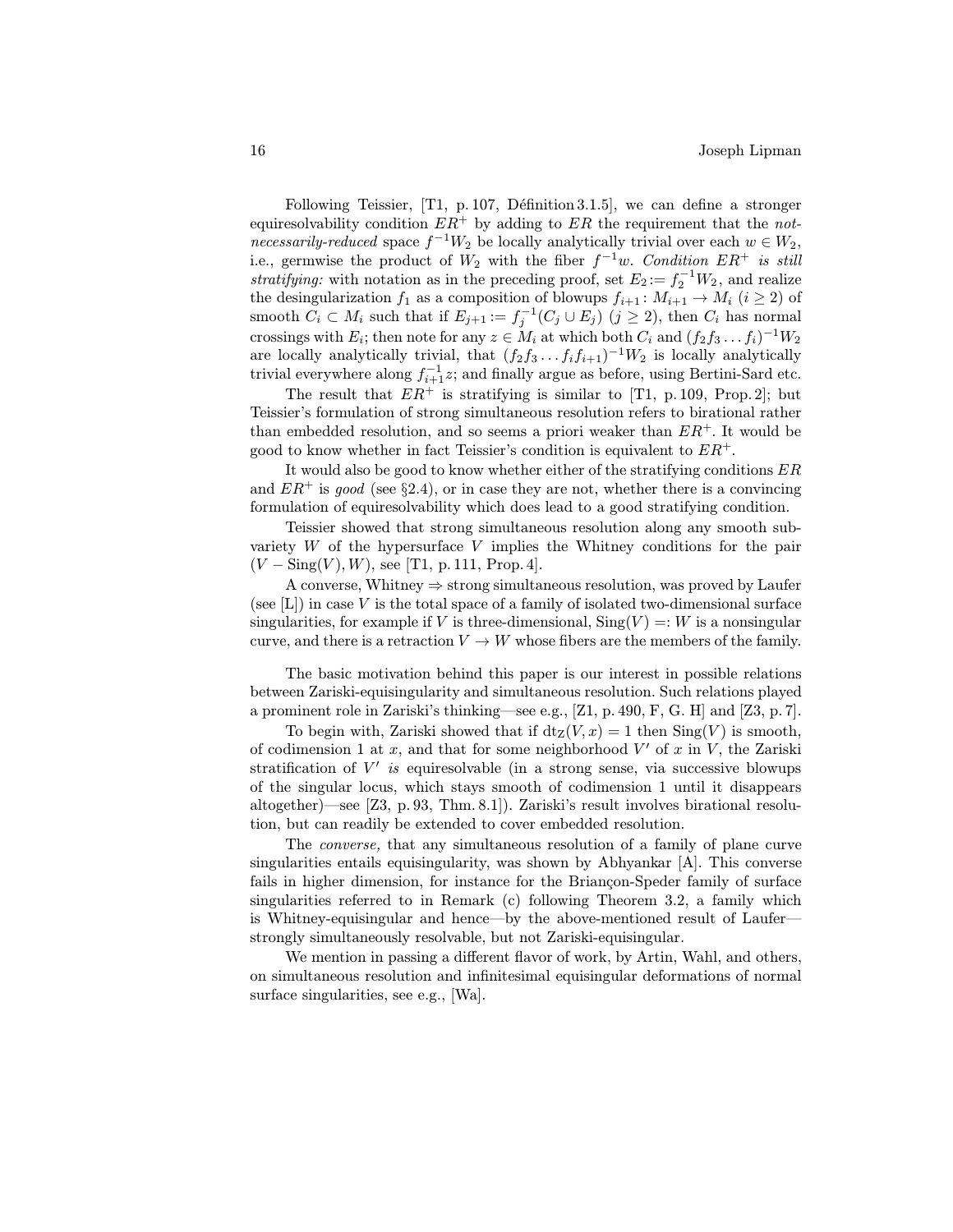Equisingularity and Simultaneous Resolution 17

At any rate, a positive answer to the next question would surely enhance the appeal of defining analytic equisingularity via dtZ.

Problem 4.2. Is the Zariski stratification of a hypersurface V equiresolvable in some reasonable sense? For example, is it an  $ER$ - or  $ER$ <sup>+</sup>-stratification?

Initial discouragement is generated by an example of Luengo [Lu], a family of quasi-homogeneous two-dimensional hypersurface singularities which is equisingular in Zariski's sense, but cannot be resolved simultaneously by blowing up smooth centers. There is however another way. That is the subject of the next section.

# 5 Simultaneous resolution of quasi-ordinary singularities

We pursue the question "Does Zariski-equisingularity imply equiresolvability?" (A positive answer would settle Problem 4.2 if equiresolvability were expressed by a good stratifying condition, see §2.8.)

In fact we ask a little more: if  $x \in V$ , with V a hypersurface in  $\mathbb{C}^{d+1}$ , does there exist a neighborhood M of x in  $\mathbb{C}^{d+1}$  and a proper birational (or bimeromorphic) map of manifolds  $f: M' \to M$  such that  $f^{-1}V$  is a divisor with smooth components having only normal crossing intersections and such that for every Zariski-stratum W of  $V \cap M$ ,  $f^{-1}W$  is a union of multiplicity-strata of  $f^{-1}(V \cap M)$ , each of which is made by f into a  $C^{\infty}$ -fiber bundle, with smooth fibers, over W? We could further require that the not-necessarily-reduced space  $f^{-1}W$  be locally analytically trivial over W.

As mentioned above, Zariski gave an affirmative answer when  $dt_Z x = 1$ . We outline now an approach to the question which most likely gives an affirmative answer when  $\mathrm{d}t_Z x = 2$ . (At this writing, I have checked many, but not all, of the details.) Roughly speaking, this approach is the classical desingularization method of Jung, applied to families. The main roadblock to extending it inductively to dimensionality types  $\geq 3$  is indicated below (Problem 5.1).

For simplicity, assume that dim  $V = 3$  and that dt<sub>z</sub>  $x = 2$ , so that the Zariski 2-stratum is a non-singular curve  $W$  through  $x$ . By definition we can choose a finite map germ whose discriminant  $\Delta$  has the image of W as its Zariski 1-stratum; and after reimbedding  $V$  we may assume this map germ to be induced by a linear map  $\pi: \mathbb{C}^4 \to \mathbb{C}^3$ . In what follows, we need only one such  $\pi$ .

According to Zariski, there is an embedded resolution  $h: M^3 \to \mathbb{C}^3$  of  $\Delta$ such that  $h^{-1}\pi(W)$  is a union of strata. (We abuse notation by writing  $\mathbb{C}^3$  for a suitably small neighborhood of  $\pi(x)$  in  $\mathbb{C}^3$ .) Let  $g: M^4 = M^3 \times_{\mathbb{C}^3} \mathbb{C}^4 \to \mathbb{C}^4$ be the projection, a birational map of manifolds. There is a finite map from the codimension-1 subvariety  $V' := g^{-1}V \subset M^4$  to  $M^3$  whose discriminant, being contained in  $h^{-1}\Delta$ , has normal crossings. This means that the singularities of V' are all *quasi-ordinary*, see [L2]. Moreover, as Zariski showed (see [Z2, p. 514]),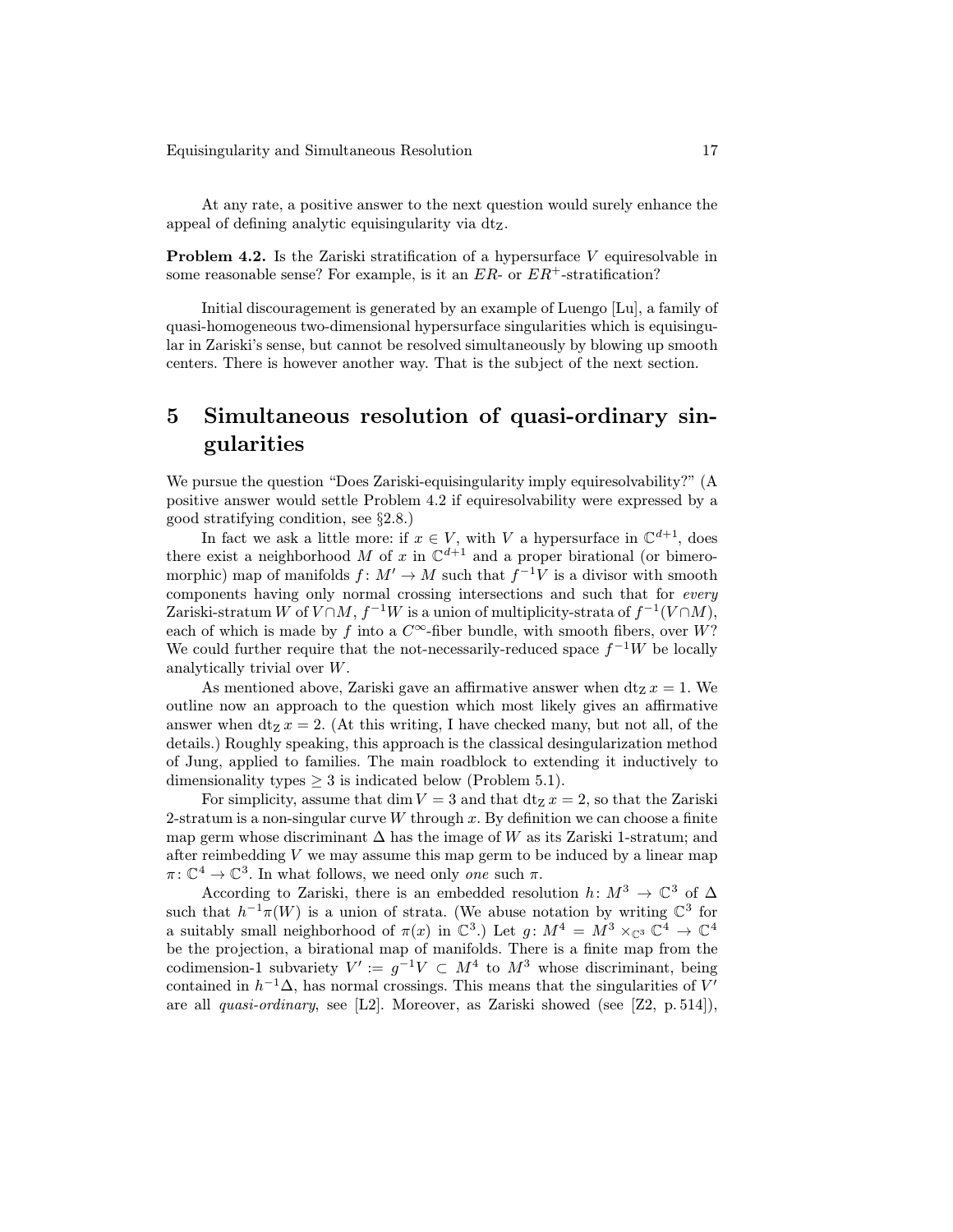the Zariski-strata of V are all étale over the corresponding strata of  $\Delta$ , so their behavior under pullback through  $V' \rightarrow V$  is essentially the same as that of the strata of  $\Delta$  under h, giving rise to nice fiber-bundle structures. More precisely, if  $\mathfrak{S}'$  is the pullback on V' of the multiplicity stratification on the normal crossings divisor  $g^{-1}\Delta$ , and S is any Zariski-stratum of V, then  $g^{-1}S$  is a union of G<sup>'</sup>-strata, each of which g makes into a  $C^{\infty}$ -fiber bundle over S. Thus we have achieved an "equisimplification," but not yet an equiresolution—the singularities of  $V$  along  $W$ have simultaneously been made quasi-ordinary.

So now we need only deal with quasi-ordinary singularities, keeping in mind however that  $V'$  is no longer a localized object—it contains projective subvarieties in the fibers over the original singularities of  $V$ . Fortunately, the above-defined stratification  $\mathfrak{S}'$  can be characterized *intrinsically* (even *topologically*) on  $V'$ , see [L3, §6.5]. So we can forget about the projection  $V' \to M^3$  via which  $\mathfrak{S}'$  was determined, and deal directly with this canonical stratification on  $V'$  (closely related, presumably, with the Zariski stratification, though  $V' \rightarrow M^3$  may not be sufficiently general at every point of  $V'$ ). The problem is thus reduced to showing that the canonical stratification  $\mathfrak{S}'$  on the quasi-ordinary space V' is equiresolvable.

Any germ  $(V', y)$  (assumed, for simplicity, irreducible) is given by the vanishing of a polynomial

$$
Z^{m} + a_{1}(X, Y, t)Z^{m-1} + \cdots + a_{m}(X, Y, t) \qquad (a_{i} \in \mathbb{C}[[X, Y, t]])
$$

whose discriminant is of the form

$$
\delta = X^a Y^b \epsilon(X, Y, t), \qquad \epsilon(0, 0, 0) \neq 0.
$$

(Here  $t$  is a local parameter along  $W$ .) The roots of this polynomial are fractional power series  $\zeta_i(X^{1/n}, Y^{1/n}, t)$ ; and since  $\delta = \prod(\zeta_i - \zeta_i)$ , we have, for some nonnegative integers  $a_{ij}, b_{ij}$ ,

$$
\zeta_i - \zeta_j = X^{a_{ij}/n} Y^{b_{ij}/n} \epsilon_{ij} (X^{1/n}, Y^{1/n}, t), \qquad \epsilon_{ij} (0, 0, 0) \neq 0.
$$

Modulo some standardization, the monomials  $X^{a_{ij}/n}Y^{b_{ij}/n}$  so obtained are called the *characteristic monomials* of the quasi-ordinary germ  $(V', y)$ . They provide a very effective tool for studying such germs. They are higher dimensional generalizations of the characteristic pairs of plane curve singularities (which are always quasi-ordinary), and they control many basic features of  $(V', y)$ , for example the number of components of the singular locus, the multiplicities of these components on  $V'$  and at the origin, etc. (See [L2], [L3] for more details.) In particular, two quasi-ordinary singularities have the same embedded topology iff they have the same characteristic monomials [G]. It is therefore natural to ask:

Problem 5.1. Do the characteristic monomials of a quasi-ordinary singularity determine a canonical embedded resolution procedure?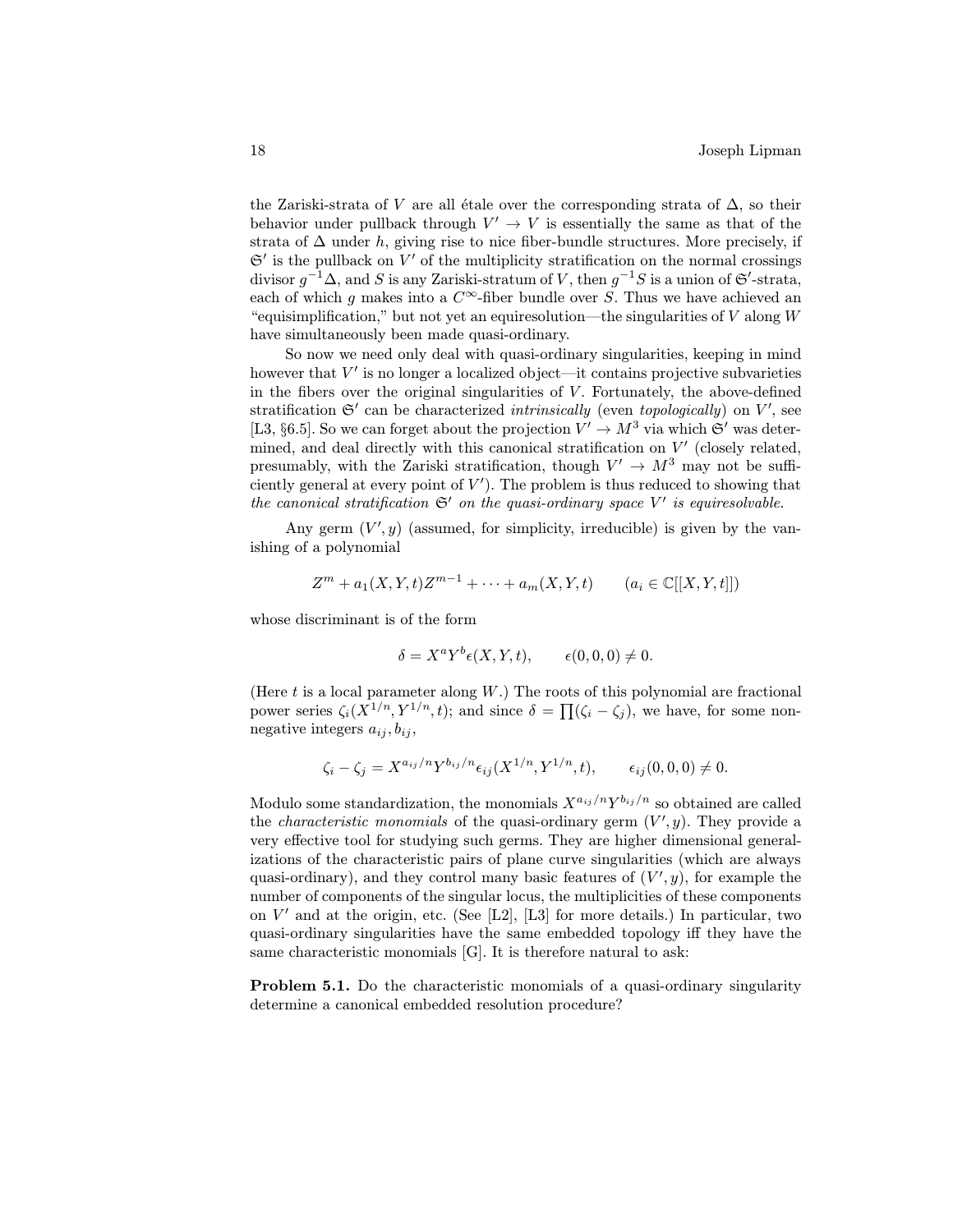This question makes sense in any dimension, and would arise naturally in any attempt to extend the preceding argument inductively to higher dimensionality types. A positive answer would imply that the canonical stratification of any quasiordinary hypersurface is equiresolvable.

At this point, if we weren't concerned with embedded resolution (which we need to be, if there is to be any possibility of induction), we could *normalize*  $V'$ to get a family of cyclic quotient singularities whose structure is completely determined by the characteristic monomials. Simultaneously resolving such a family is old hat (see [L1, Lecture 2]), leading to the following result (for germs of families of two-dimensional hypersurface singularities): If there is a projection with an equisingular branch locus, then we have simultaneous resolution; and if that projection is transversal (i.e., its direction does not lie in the Zariski tangent cone) then we have strong simultaneous resolution, and hence (by Teissier) Whitney-equisingularity.

In particular, the above-mentioned example of Luengo is in fact strongly simultaneously resolvable—though not by one of the standard blowup methods.

For embedded resolution, canonical algorithms are now available [BM], [EV] (see also [O] for a two-dimensional precursor), so that Problem 5.1 is quite concrete: verify that the invariants which drive a canonical procedure, operating on a quasiordinary singularity parametrized as above (by the  $\zeta_i$ ), are completely determined by the characteristic monomials.

The idea is then that the intersections of  $V'$  with germs of smooth varieties transversal to the strata form families of quasi-ordinary singularities with the same characteristic monomials, and so any resolution of one member of the family should propagate along the entire stratum—whence the equiresolvability

A key point in dimension 2 is monoidal stability: any permissible blowup of a 2-dimensional quasi-ordinary singularity is again quasi-ordinary, and the characteristic monomials of the blown up singularity depend only on those of the original one and the center of blowing up—chosen according to an algorithm depending only on the characteristic monomials; explicit formulas are given in [L2, p. 170]. When it comes to total transform, there are of course some complications; but monoidal stability can still be worked out for a configuration consisting of a quasiordinary singularity together with a normal crossings divisor such as arises in the course of embedded resolution. In principle, then, one should be able to use an available canonical resolution process and see things through. Some preliminary work along these lines was reported on at the workshop by Ban and McEwan.

Unfortunately such monoidal stability fails in higher dimensions, even for such simple quasi-ordinary singularities as the origin on the threefold  $W^4 = XYZ$ . So we need to look into:

Problem 5.2. Find a condition on singularities weaker than quasi-ordinariness, but which is monoidally stable, and which can be substituted for quasi-ordinariness in Problem 5.1.

Careful analysis of how the above-mentioned canonical resolution procedures work on quasi-ordinary singularities could suggest an answer.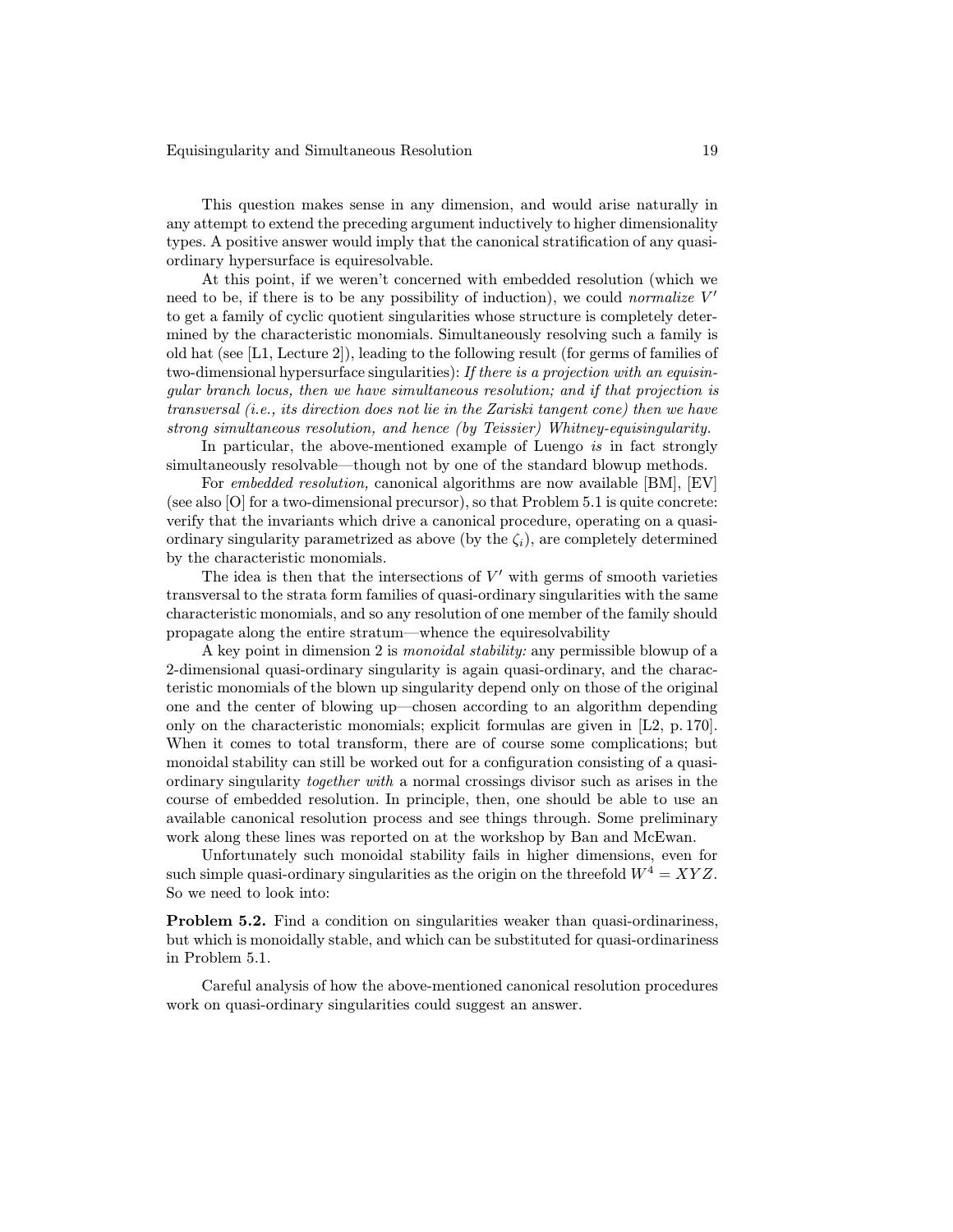Added in proof. Villamayor has come up with an affirmative answer to problem 4.2, based on an approach involving quasi-ordinary singularities, but different from the one suggested in §5—see [Vi].

### References

- [A] Abhyankar, S. S. : A criterion of equisingularity, Amer. J. Math 90 (1968), 342–345.
- [BM] Bierstone, E., Milman, P.: Canonical desingularization..., Invent. Math. 128 (1997), 207-302.
- [BH] Briançon, J., Henry, J. P. G. : Équisingularité générique des familles de surfaces a singularité isolée, Bull. Soc. math. France 108 (1980), 259–281.
- [BS] Briançon, J., Speder, J.-P.: La trivialité topologique n'implique pas les conditions de Whitney, C. R. Acad. Sci. Paris, Sér. A-B 280 (1975), no. 6, Aiii, A365–A367.
- [DM] van den Dries, L., Miller, C. : Geometric categories and o-minimal structures, Duke Math. J. 84 (1996), 497–540.
- [EV] Encinas, S., Villamayor, O.: Good points and constructive resolution of singularities, Acta Math., to appear.
- [G] Gau, Y.-N. : Embedded topological classification of quasi-ordinary singularities, Memoirs Amer. Math. Soc. 388, 1988.
- [GL] Gibson, G. C., Looijenga, E., du Plessis, A., Wirthm¨uller, K.: Topological Stability of Smooth Maps, Lecture Notes in Math. 552, Springer-Verlag, 1976.
- [GM] Gaffney, T., Massey, D. : Trends in equisingularity theory, to appear in the Proceedings of the Liverpool Conference in Honor of C.T.C. Wall.
- [GMc] Goresky, M., MacPherson, R. : Stratified Morse Theory, Springer-Verlag, 1988.
- [H1] Hironaka, H. : Normal cones in analytic Whitney stratifications, Publ. Math. IHES 36 (1969), 127–138.
- [H2] Hironaka, H. : On Zariski dimensionality type, Amer. J. Math. 101 (1979), 384-419.
- [K] Kleiman S. L. : Equisingularity, multiplicity, and dependence, to appear in the Proceedings of a Conference in Honor of M. Fiorentini, publ. Marcel Dekker.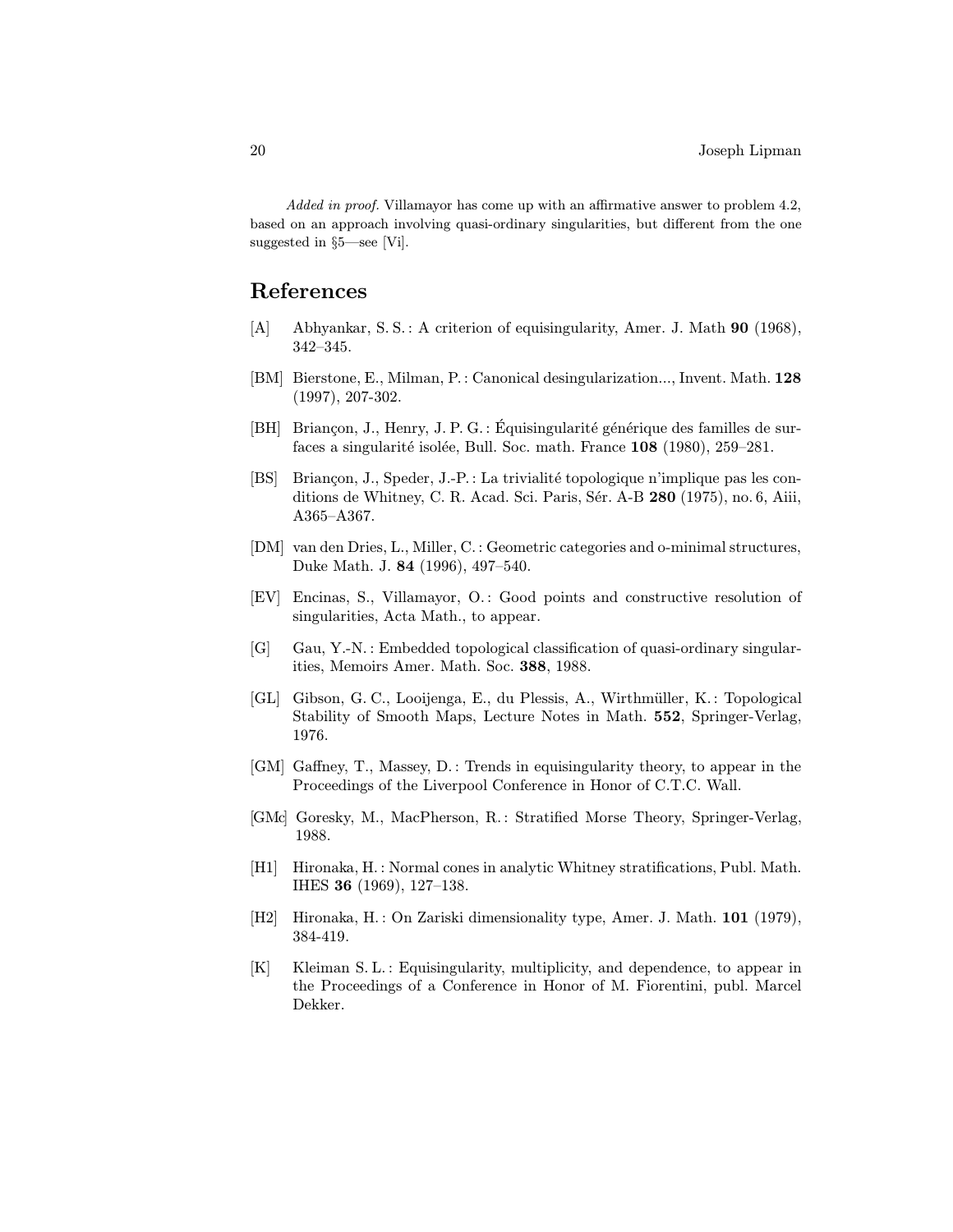- [L] Laufer, H: Strong simultaneous resolution for surface singularities, in "Complex Analytic Singularities," North-Holland, Amsterdam-New York, 1987, pp. 207–214.
- [LM] Lê, D. T., Mebkhout, Z. : Introduction to linear differential systems, in "Singularities," Proc. Sympos. Pure Math., vol. 40, Part 2, Amer. Math. Soc., Providence, 1983, pp. 31–63.
- [LT] Lê, D. T., Teissier, B. : Cycles évanescents, Sections Planes, et conditions de Whitney. II. in "Singularities," Proc. Sympos. Pure Math., vol. 40, Part 2, Amer. Math. Soc., Providence, 1983, pp. 65–103.
- [L1] Lipman, J. : Introduction to resolution of singularities, in "Algebraic Geometry," Proc. Sympos. Pure Math., vol. 29, Amer. Math. Soc., Providence, 1975, Lecture 3, pp. 218–228.
- [L2] Lipman,  $J.$ : Quasi-ordinary singularities of surfaces in  $\mathbb{C}^3$ , in "Singularities," Proc. Sympos. Pure Math., vol. 40, Part 2 , Amer. Math. Soc., Providence, 1983, pp. 161–172.
- [L3] Lipman, J. : Topological invariants of quasi-ordinary singularities, Memoirs Amer. Math. Soc. 388, 1988.
- [Lu] Luengo, I.: A counterexample to a conjecture of Zariski, Math. Ann. 267, (1984), 487–494.
- [Mc] MacPherson, R. : Global questions in the topology of singular spaces, Proceedings of the International Congress of Mathematicians, Vol. 1, 2 (Warsaw, 1983), 213–236, PWN, Warsaw, 1984.
- [M1] Mather, J.: Stratifications and Mappings, in Dynamical Systems, Ed. M. M. Peixoto, Academic Press, New York, 1973, pp. 195–232.
- [M2] Mather,  $J$ .: How to stratify mappings and jet spaces, in "Singularités" d'Applications Différentiables, Lecture Notes in Math. 535, Springer-Verlag, 1976, pp. 128–176.
- [O] Orbanz, U. : Embedded resolution of algebraic surfaces, after Abhyankar (characteristic 0), in "Resolution of Surface Singularities," Springer Lecture Notes 1101 (1984), pp. 1–50.
- $[P]$  Parusiński, A.: Lipschitz stratification of subanalytic sets, Ann. scient. Ec. Norm. Sup. 27 (1994), 661–696.
- [S] Speder, J.-P.: Equisingularit´e et conditions de Whitney, Amer. J. Math. 97 (1975), 571–588.
- [T1] Teissier, B.: R´esolution Simultan´ee–II, in "S´eminaire sur les Singularit´es des Surfaces," Lecture Notes in Math. 777, Springer-Verlag, 1980, pp. 82–146.